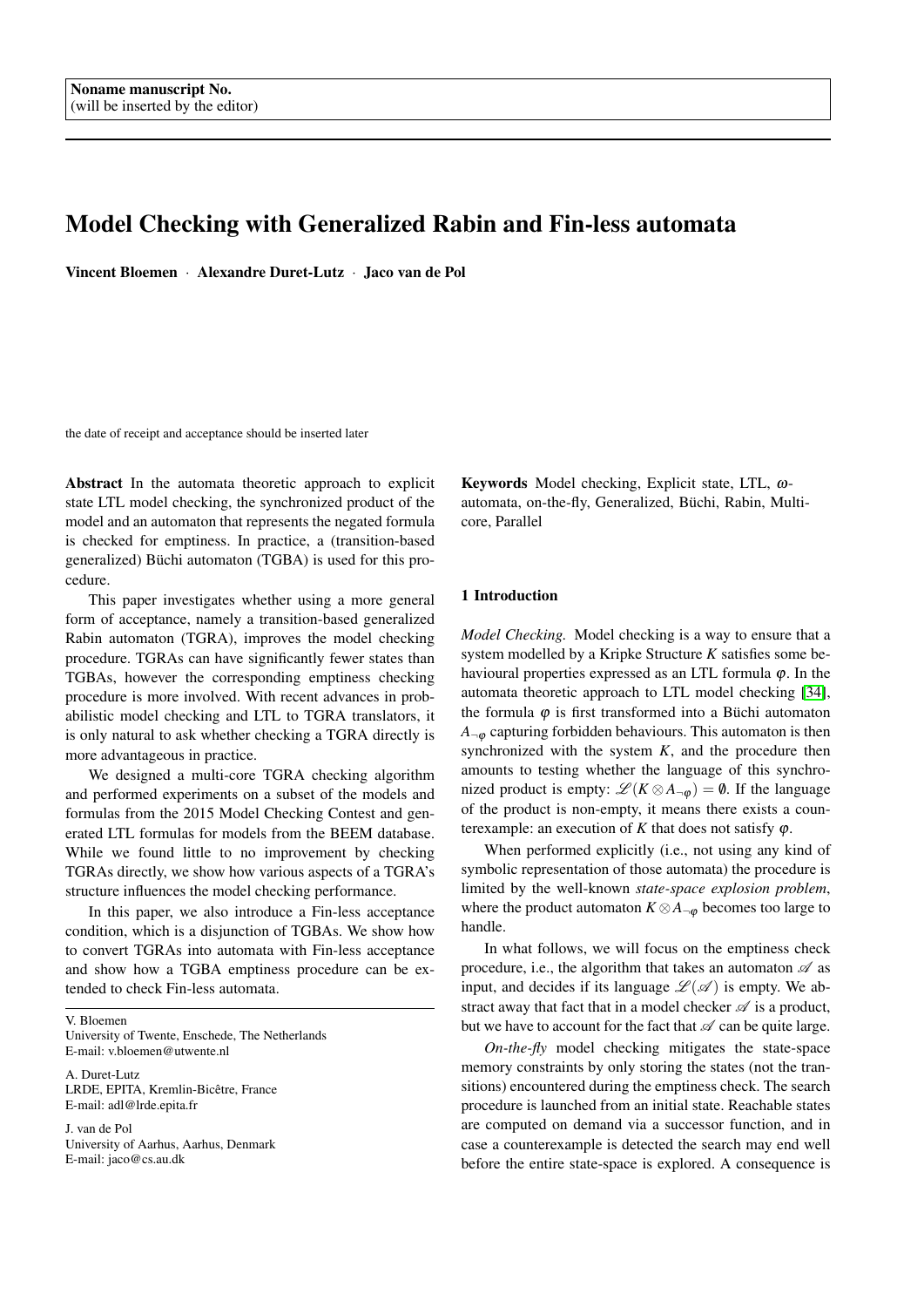that in practice emptiness checks rely on *depth-first search (DFS)* exploration [\[33\]](#page-16-1).

With current hardware systems one can further improve the model checking performance by using multiple cores. This way, the time to model check can be significantly reduced; related work shows that even though the problem is difficult to parallelize, in practice an almost linear improvement with respect to the number of cores can be obtained [\[20,](#page-16-2) [16,](#page-16-3) [32,](#page-16-4) [8\]](#page-16-5).

Finally a way to reduce the size of the product automaton is to keep the sizes of the system's state-space and the negated property automaton as small as possible. In particular, smaller property automata can be obtained by using more complex acceptance conditions.

The automata-theoretic approach to LTL model checking is often performed using *Büchi automata* (BAs), or even *transition-based generalized Buchi automata ¨* (TGBAs). TG-BAs can be linearly more concise than BAs, resulting in smaller products, and can be emptiness checked using an algorithm that enumerates strongly-connected components (SCCs) at no extra cost compared to SCC-based algorithms on BAs [\[10\]](#page-16-6).

*Our Goal: Emptiness Checks Using Generalized Rabin Automata.* For probabilistic model checking, working with deterministic automata is important, as otherwise the resulting product automaton might not be a Markov chain [\[3\]](#page-16-7). Since it is well known that not all BAs can be determinized, probabilistic model checkers use *Rabin automata* (RAs) instead. More recently, order-of-magnitude speedups were reported when performing probabilistic model checking using a generalized acceptance condition called *transition-based generalized Rabin Automata* (TGRAs) [\[9\]](#page-16-8). Also, there has been a lot of interest into building tools such as LTL3DRA [\[2\]](#page-16-9) and Rabinizer 3&4 [\[22,](#page-16-10) [15,](#page-16-11) [24\]](#page-16-12) for translating LTL formulas into small deterministic TGRAs.

Our objective is to study whether the speedups observed with TGRAs in probabilistic model checking also hold for non-probabilistic explicit model checking. There are plenty of algorithms for checking BAs and TGBAs (both sequentially and multi-core) [\[33,](#page-16-1) [16,](#page-16-3) [32,](#page-16-4) [8\]](#page-16-5), however for Rabin acceptance there is only a recent work on a GPU algorithm for checking (non-generalized) RAs [\[35\]](#page-16-13) and a TGRA checking algorithm for probabilistic model checking [\[9\]](#page-16-8).

None of these works address our question: in a setting where determinism is not necessary, is there any advantage to using *Transition-based Generalized Rabin Automata* (TGRAs) over *Transition-based Generalized Buchi ¨ Automata* (TGBAs)? To do so, we introduce a multi-core emptiness-check procedure for TGRAs. We implement it in LTSMIN [\[21\]](#page-16-14), and benchmark several model-checking tasks realized using TGRAs or TGBAs.

We should also point out that having an efficient emptiness check for TGRAs has more applications than just model checking, because generalized Rabin acceptance can be thought of as a normal form for any acceptance condition. Such a TGRA emptiness check could therefore be useful to  $\omega$ -automata libraries such as Spot [\[12\]](#page-16-15) that work with automata using arbitrary acceptance conditions [\[1\]](#page-15-0). In Spot 2.5.2, ω-automata with complex acceptance conditions are first converted into TGBAs before being emptiness-checked.

Two recent tools called LTL3TELA (no publication yet) and Delag [\[30\]](#page-16-16), convert LTL formulas into automata with unconstrained acceptance conditions: the acceptance is simply chosen to help the translation into smaller (in the case of LTL3TELA) or deterministic (Delag) automata. So far it is not clear if these translations can be useful in the context of explicit model checking. By looking at TGRAs, we contribute a partial answer to this question.

This paper is an updated version of an article published in the Spin'17 conference [\[6\]](#page-16-17). We extend that previous work in two ways.

First, in this paper we also introduce a *Fin-less* acceptance condition, which is a disjunction of TGBAs. We show how a TGBA emptiness procedure can be trivially extended to support Fin-less acceptance and we empirically compare how automata with a Fin-less acceptance relate to TGBA and TGRA in terms of model checking performance.

Second, we extend the set of experiments to include benchmark models from the BEEM database [\[31\]](#page-16-18), accompanied by randomly generated LTL formulas (obtained from [\[4\]](#page-16-19)). In total, more than 3,000 model and formula combinations were added. We observed that the TGRAs generated from these formulas have a more complex structure compared to the ones from prior experiments. Experiments show how this affects the relative performance of checking TGRAs versus TGBAs. We also provide a more detailed analysis of the results.

*Overview.* The remainder of the paper is structured as follows. We provide preliminaries in [Section 2](#page-1-0) and present our algorithm in [Section 3.](#page-4-0) We discuss related work in [Section 4.](#page-9-0) Implementation details and experiments are discussed in [Section 5](#page-10-0) and we conclude in [Section 6.](#page-15-1)

## <span id="page-1-0"></span>2 Preliminaries

We define  $\omega$ -automata using acceptance conditions that are positive Boolean formulas over terms like  $Fin(T)$  (the transitions in  $T$  should be seen finitely often) or  $\text{Inf}(T)$  (infinitely often). This convention, inspired from the HOA format [\[1\]](#page-15-0) allows us to express all traditional acceptance conditions, and is similar to the formalism used by Emerson & Lei 30 years ago [\[14\]](#page-16-20) using state-based acceptance.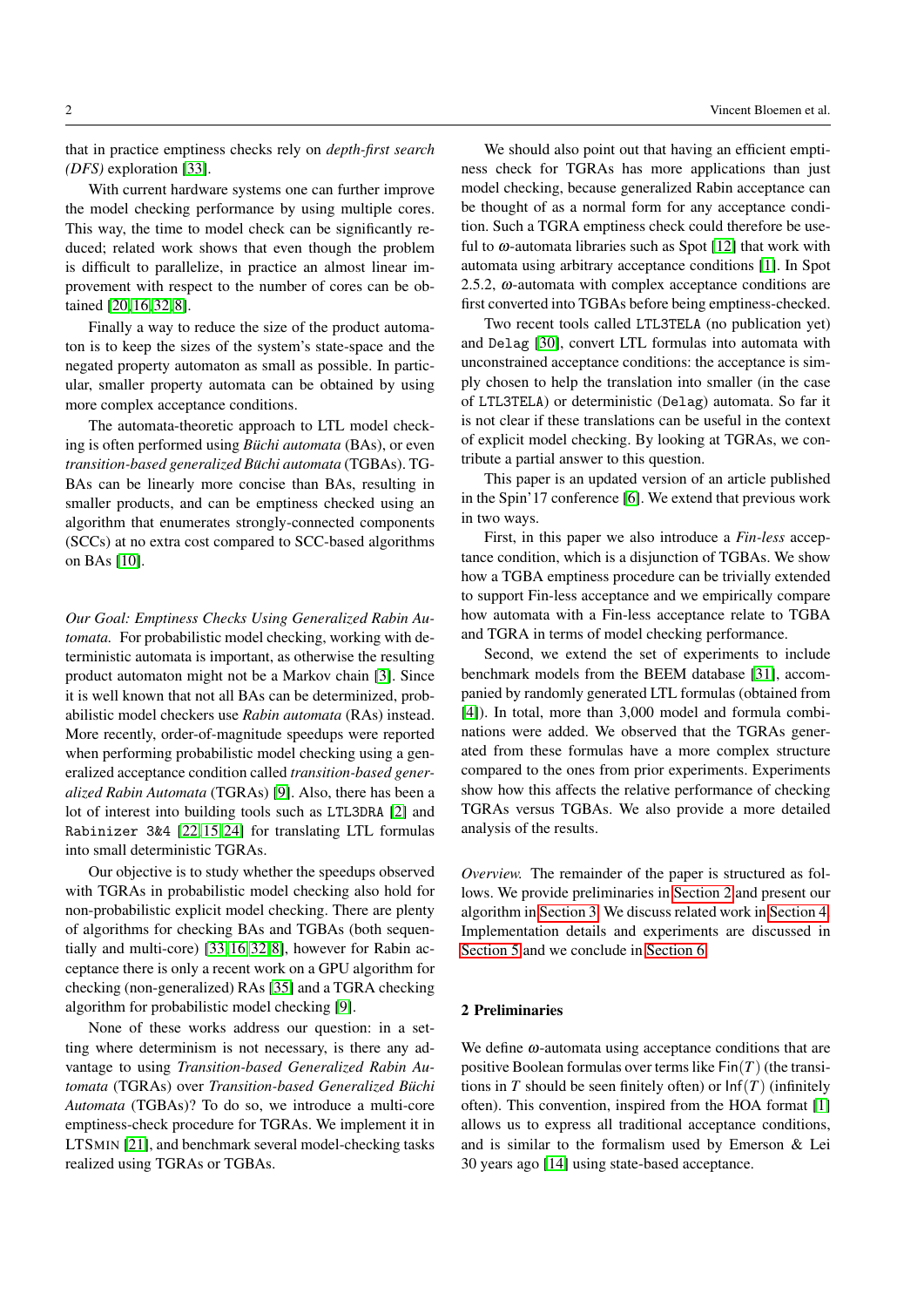<span id="page-2-0"></span>Table 1: Acceptance condition formulas corresponding to classical names.  $F_i$  and  $I_i$  denote sets of transitions.

| (B) | Büchi                                          | $Inf(I_1)$                                                                                                                                      |
|-----|------------------------------------------------|-------------------------------------------------------------------------------------------------------------------------------------------------|
|     | (GB) generalized-Büchi $\wedge_i$ Inf( $I_i$ ) |                                                                                                                                                 |
| (C) | co-Büchi                                       | $Fin(F_1)$                                                                                                                                      |
| (R) | Rabin                                          | $\bigvee_i \text{Fin}(F_i) \wedge \text{Inf}(I_i)$                                                                                              |
|     |                                                | (GR) generalized-Rabin $\bigvee_i \text{Fin}(F_i) \wedge \text{Inf}(I_i^1) \wedge \text{Inf}(I_i^2) \wedge \ldots \wedge \text{Inf}(I_i^{p_i})$ |
|     | (FL) Fin-less                                  | $\bigvee_i \text{Inf}(I_i^1) \wedge \text{Inf}(I_i^2) \wedge \ldots \wedge \text{Inf}(I_i^{p_i})$                                               |
|     | (EL) Emerson-Lei                               | any positive formula of $\text{Fin}(F_i)$ and $\text{Inf}(I_i)$                                                                                 |
|     |                                                |                                                                                                                                                 |

Definition 1 (TELA) A transition-based Emerson-Lei automaton (TELA) is a tuple  $\mathscr{A} = (\Sigma, Q, q_0, \delta, Acc)$  where  $\Sigma$ is an alphabet, Q is a finite set of states,  $q_0 \in Q$  is the initial state,  $\delta \subseteq Q \times \Sigma \times Q$  is a transition relation, *Acc* is a positive Boolean function over terms of the form Fin(*T*) or Inf(*T*) for any subset  $T \subseteq \delta$ . For a transition  $t \in \delta$  we note *t*<sup>*s*</sup> its source, *t*<sup> $\ell$ </sup> its label, and *t*<sup>*d*</sup> its destination: *t* = (*t*<sup>*s*</sup>,*t*<sup> $\ell$ </sup>,*t*<sup>*d*</sup>).

Runs of  $\mathscr A$  are infinite sequences of consecutive transitions:

$$
\text{Runs}(\mathscr{A}) = \{ \rho \in \delta^{\omega} \mid \rho(0)^s = q_0 \wedge \forall i \geq 0 : \rho(i)^d = \rho(i+1)^s \}
$$

The acceptance of a run  $\rho$  is defined by evaluating the acceptance condition  $Acc$  over  $\rho$  such that:

- $-$  Fin(*T*) is true iff all the transitions in *T* occur finitely often in ρ.
- $-$  lnf(*T*) is true iff some transitions in *T* occurs infinitely often in ρ.

Let  $\rho^{\ell} \in \Sigma^{\omega}$  be the word recognized by a run  $\rho \in$ Runs( $\mathscr A$ ) defined by  $\rho^{\ell}(i) = \rho(i)^{\ell}$  for all  $i \ge 0$ . The language of  $\mathscr A$ , denoted  $\mathscr L(\mathscr A)$ , is the set of all words  $\rho^\ell$  recognized by some accepting run  $\rho$ .

Some shape of acceptance conditions *Acc* are given names, as shown in [Table 1.](#page-2-0) We use the abbreviation T*X*A, were *X* is any value of the first column of [Table 1,](#page-2-0) to denote a TELA whose acceptance condition has the shape given in the last column.

For instance, a Transition-based Generalized Büchi Automaton (TGBA) is a TELA where  $Acc = \ln(f_1) \wedge \ln(f_2) \wedge$ ...  $\wedge$  Inf(*T<sub>n</sub>*) for some *n*, meaning that any accepting run has to visit infinitely often one transition from each set *T<sup>i</sup>* .

As an example, automaton  $\mathscr{A}_1$  from [Figure 1](#page-2-1) represents a TGBA for the formula GF*a* ∧ GF*b*. Here, transitions are labelled by all possible assignments of *a* and *b*, i.e., elements of  $\Sigma = {\overline{a}\overline{b}, \overline{a}b, a\overline{b}, ab}$  ( $\overline{a}$  denotes the negation of *a*), and transitions are also *marked* using  $\bf{0}$  and  $\bf{0}$  to denote their membership to the sets used in the acceptance condition. A run of  $\mathscr{A}_1$  is accepted if it visits both *acceptance marks*  $\bullet$ and  $\bullet$  infinitely often.

A Transition-based Generalized Rabin Automaton (TGRA) is a TELA where *Acc* has the form  $\bigvee_{i=1}^{n}$  (Fin(*F*<sub>*i*</sub>)  $\wedge$  $\ln f(I_i^1)$  ∧  $\ln f(I_i^2)$  ∧ ... ∧  $\ln f(I_i^{p_i})$  for some values of *n*, and

<span id="page-2-1"></span>

Fig. 1:  $(\mathscr{A}_1)$  a deterministic transition-based generalized Büchi automaton recognizing  $GFa \wedge GFb$ . ( $\mathcal{A}_2$ ) a nondeterministic transition-based Büchi automaton recognizing FGa.  $(\mathcal{A}_3)$  a deterministic transition-based co-Büchi automaton recognizing FG*a*.

 $p_1, p_2, \ldots, p_n$ . This is a generalization of Rabin acceptance in the sense that in Rabin acceptance  $p_i = 1$  for all *i*. Each conjunctive clause of the form  $\text{Fin}(F_i) \wedge \text{Inf}(I_i^1) \wedge \text{Inf}(I_i^2) \wedge \dots$  $\ldots \wedge \ln f(I_i^{p_i})$  is called a transition-based generalized Rabin pair (TGRP). A transition-based co-Büchi automaton is a TGRA with  $n = 1$  and  $p_1 = 0$ ; co-Büchi acceptance consists of a single clause of the form  $Fin(F_1)$ .

The two automata  $\mathscr{A}_2$  and  $\mathscr{A}_3$  from [Figure 1](#page-2-1) represent the formula FG*a* using the alphabet  $\Sigma = {\bar{a}, a}$  and different acceptance conditions:  $\mathcal{A}_2$  is a Transition-based Büchi Automaton while  $\mathcal{A}_3$  is a Transition-based co-Büchi Automaton. Both automata are minimal in their number of states and illustrate that allowing Fin acceptance can reduce the size of an automaton. Moreover,  $\mathcal{A}_3$  is a deterministic automaton, whereas no equivalent deterministic BA exists.

[Figure 2](#page-3-0) depicts a deterministic TGRA  $(\mathscr{A}_4)$  and a nondeterministic TGBA  $(\mathscr{A}_5)$ , both representing the property FG(FaUb).  $\mathscr{A}_4$  is accepting if either **0** is visited infinitely often without visiting  $\bullet$  infinitely often, or if  $\bullet$  is visited finitely often and both  $\bullet$  and  $\bullet$  are visited infinitely often. Only one of the two TGRPs has to be satisfied. In this case, by comparing  $\mathcal{A}_4$  and  $\mathcal{A}_5$  we can (again) observe that Fin acceptance aids in reducing the size of the automaton.

Since generalized Rabin acceptance is just a disjunction of TGRPs, it can serve as a normal form for any acceptance condition. Any acceptance condition can be converted into generalized Rabin acceptance by distributing ∧ over ∨ to obtain a disjunctive normal form, and then replacing any conjunctive clause of the form  $\text{Fin}(F^1) \wedge \text{Fin}(F^2) \wedge$ ...∧Fin( $F^m$ )∧Inf( $I^1$ )∧Inf( $I^2$ )∧...∧Inf( $I^p$ ) by the TGRP  $\text{Fin}(\bigcup_{i=1}^n F^i) \wedge \text{Inf}(I^1) \wedge \text{Inf}(I^2) \wedge \ldots \wedge \text{Inf}(I^p)$ . This conversion can be done without changing the transition structure of the automaton; but the downside is that it may introduce an exponential number of TGRPs.

Strongly-connected components (SCCs) are usually defined as maximal with respect to inclusion, but this extra constraint is not always desirable in an emptiness check, where we are just looking for one accepting cycle. We therefore use the terms *partial SCC* and *maximal SCC* when we need to be specific.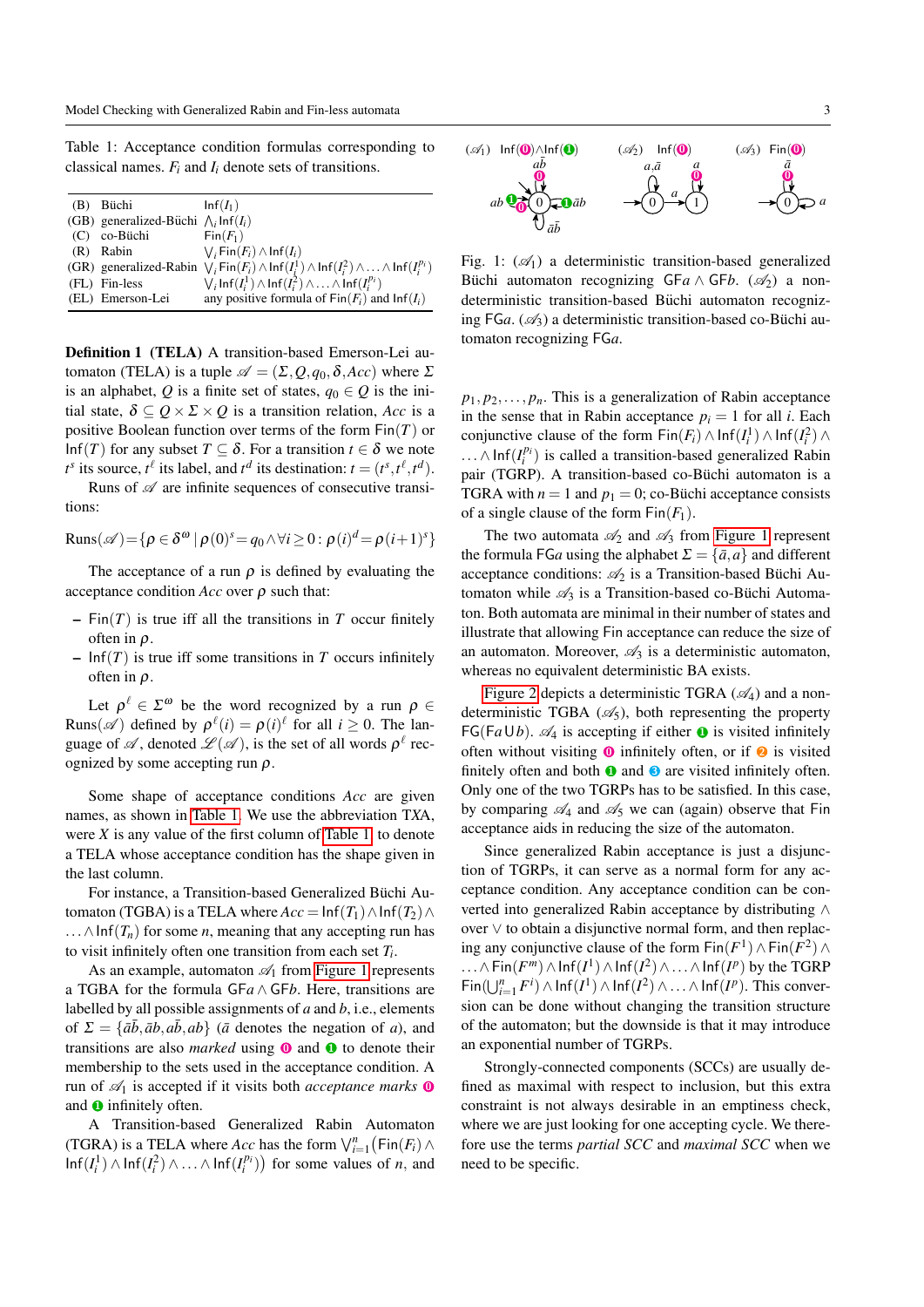<span id="page-3-0"></span>

Fig. 2: Two automata recognizing  $FG((Fa) \cup b)$ . ( $\mathcal{A}_4$ ) a nondeterministic transition-based generalized-rabin automaton with two pairs.  $(\mathcal{A}_5)$  a non-deterministic transition-based generalized Büchi automaton.

 $a\bar{b}$ 

 $\bar{a}\bar{b}$ 

0-0

**Definition 2** (SCC) Given a TELA of the form  $\mathscr{A}$  = (Σ,*Q*,*q*0,δ,*Acc*), a *partial Strongly Connected Component*  $(partial \, SCC)$  is a pair  $C := (C_Q, C_\delta) \in 2^Q \times 2^\delta$  with  $C_Q \neq \emptyset$ such that any ordered pair of states of  $C<sub>O</sub>$  can be connected by a sequence of consecutive transitions from  $C_{\delta}$ . We say that *C* is a *maximal* SCC if *C* is maximal with respect to inclusion, thus the case where both  $C_Q$  and  $C_\delta$  cannot be extended without losing strong connectivity. An SCC is called *trivial* if  $C_{\delta} = \emptyset$ , and hence  $C_Q$  consists of a single state.

In a TGBA whose acceptance condition has *n* acceptance sets of the form  $\text{Inf}(T_1) \wedge \ldots \wedge \text{Inf}(T_n)$ , finding an accepting run boils down to searching for a trace from the initial state to a reachable partial SCC *C* for which  $\forall_{1 \leq i \leq n}$ :  $T_i \cap C_\delta \neq \emptyset$  holds, i.e., a partial SCC that intersects each acceptance set.

In a TGRA, an accepting run has to satisfy one TGRP. A TGRP Fin(*F*) ∧ lnf(*I*<sup>1</sup>) ∧ lnf(*I*<sup>2</sup>) ∧ ... ∧ lnf(*I*<sup>*P*</sup>) has an accepting run if there is a trace from the initial state to a reachable partial SCC *C* with  $F \cap C_{\delta} = \emptyset$  and  $I_i \cap C_{\delta} \neq \emptyset$  for all  $1 \leq i \leq p$ . In other words a partial SCC that contains a transition from every Inf set and no transition from the Fin set.

Note that in the case of a TGBA, it is always valid to replace the search for a *partial* SCC intersecting all acceptance sets by the search for a *maximal* SCC intersecting these sets. However this cannot be done when the acceptance condition uses Fin sets. For instance consider the automaton  $\mathscr{A}_4$ in [Figure 2](#page-3-0) checked against the TGRP Fin( $\textcircled{0}$ ) ∧ lnf( $\textcircled{1}$ ): the automaton has a unique maximal SCC, consisting of both states and every transition, which does not satisfy  $\mathbf{0} \cap C_{\delta} =$  $\emptyset \wedge \mathbf{O} \cap C_{\delta} \neq \emptyset$ . However, those constraints hold on the partial SCC that consists of state 0 and the loop above it. For this reason our algorithm will build partial SCCs that do not include transitions labelled by Fin sets.

<span id="page-3-3"></span>

Fig. 3: Application of [Proposition 1](#page-3-1) to transform the TGRA  $\mathcal{A}_4$  of [Figure 2](#page-3-0) into a TFLA  $\mathcal{B}_4$ . The dashed transitions correspond to non-deterministic jumps added to some copies of the original automaton. Each copy handles one generalized Rabin pair of the original acceptance condition. In the original acceptance  $\bullet$  was used in both pairs, but since [Propo](#page-3-1)[sition 1](#page-3-1) creates a different set of each use, we distinguish these two sets with  $\bullet$  and  $\bullet$  here.

<span id="page-3-1"></span>At the cost of introducing non-determinism, any generalized Rabin automaton can be converted into what we have called Fin-less automaton<sup>[1](#page-3-2)</sup> (TFLA) in [Table 1.](#page-2-0)

**Proposition 1 (Fin-removal)** *Given a TGRA*  $\mathscr{A}$  =  $(\Sigma, Q, q_0, \delta, \sqrt{n_{i=1}^n} \text{Fin}(F_i) \wedge \text{Inf}(I_i^1) \wedge \text{Inf}(I_i^2) \wedge \ldots \wedge \text{Inf}(I_i^{p_i})),$  $the$   $TFLA$   $\mathscr{B} = (\Sigma, Q', q_0, \delta', \bigvee_{i=1}^n \mathsf{Inf}(J_i^1) \wedge \mathsf{Inf}(J_i^2) \wedge \ldots \wedge J_i^1$  $\ln(f_i^{p_i})$  *where:* 

$$
Q' = Q \cup Q \times \{1, 2, ..., n\}
$$
  
\n
$$
- \delta' = \delta
$$
  
\n
$$
\cup \{(t^s, t^{\ell}, (t^d, i)) | i \in \{1, 2, ..., n\} \land t \in (\delta \setminus F_i)\}
$$
  
\n
$$
\cup \{((t^s, i), t^{\ell}, (t^d, i)) | i \in \{1, 2, ..., n\} \land t \in (\delta \setminus F_i)\}
$$
  
\n
$$
- J_i^j = \{(t^s, i), t^{\ell}, (t^d, i) | t \in (I_i^j \setminus F_i)\} \text{ for } i \in \{1, 2, ..., n\}
$$
  
\nand  $j \in \{1, 2, ..., p_i\}$ 

*is such that*  $\mathcal{L}(\mathcal{A}) = \mathcal{L}(\mathcal{B})$ *.* 

Any accepting run of  $\mathscr A$  will eventually reach a point where all the transitions it visited satisfy one of the generalized Rabin pairs. The above construction, illustrated by [Figure 3,](#page-3-3) works by introducing non-determinism to guess this point and the pair satisfied. The non-deterministic transitions (pictured with dashed lines) connect to clones of the original automaton<sup>[2](#page-3-4)</sup>, in which taking the transitions of  $F_i$ (for pair *i*) is forbidden from now on, and the acceptance

<span id="page-3-2"></span>Strictly speaking, a Fin-less automaton could use any formula using only Inf terms. We assume that the formula is under disjunctive normal form for simplicity and because this is what the construction of [Proposition 1](#page-3-1) produces.

<span id="page-3-4"></span>When implementing this construction, the number of nondeterministic jumps can be reduced: only one such jump is needed per cycle of the sub-automaton created for each generalized Rabin pair.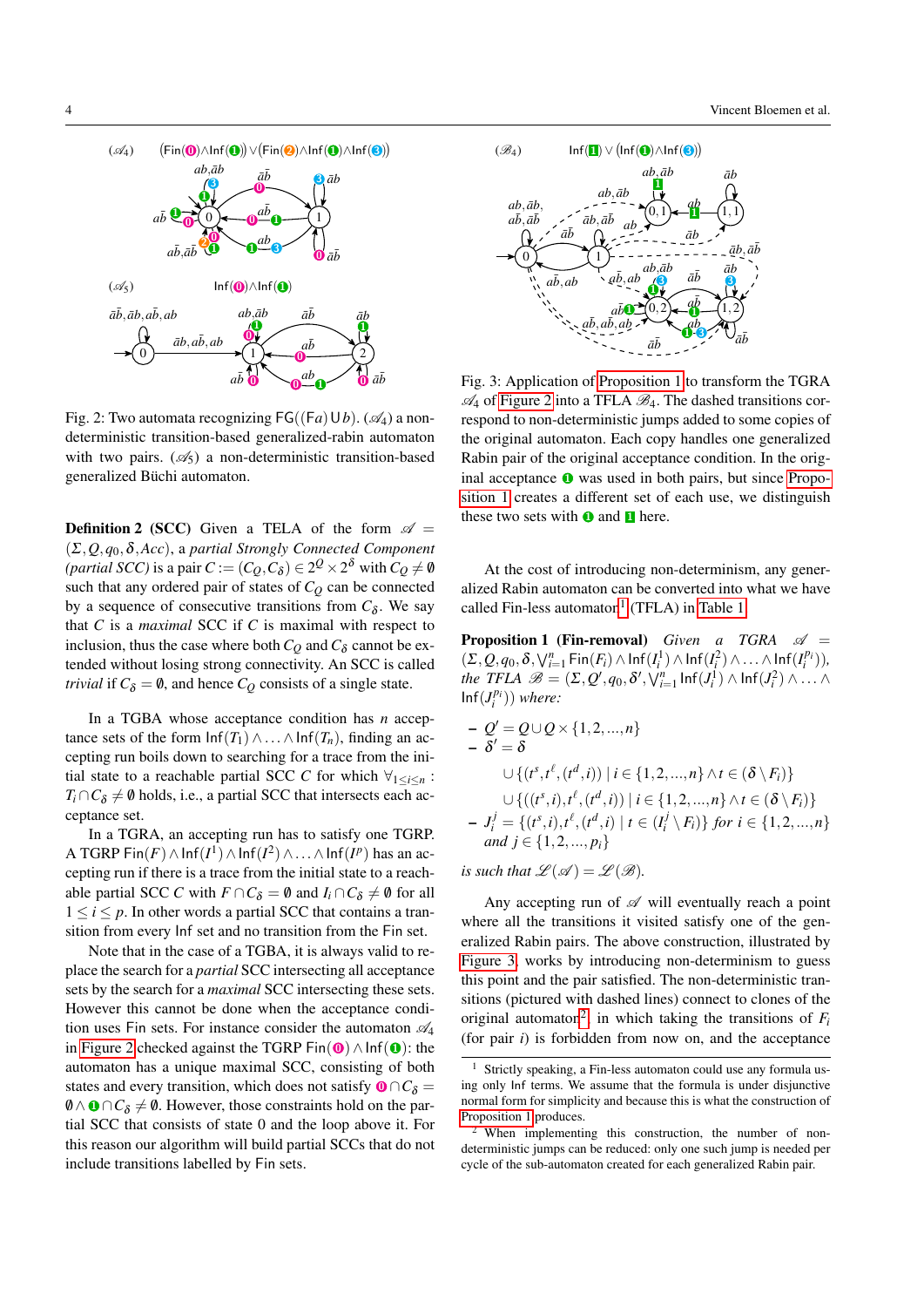condition is set so that the other Inf sets still have to be visited infinitely often.

Given a TFLA  $\mathscr{B}$  with acceptance  $\bigvee_{i=1}^{n} \text{Inf}(J_i^1) \wedge$  $\text{Inf}(J_i^2) \land \ldots \land \text{Inf}(J_i^{p_i})$ , an accepting run has to satisfy one Inf conjunction. This means that there is an accepting run if, for some  $1 \le i \le n$ , there is a trace from the initial state to a reachable partial SCC *C* such that  $J_i^k \cap C_\delta \neq \emptyset$ , for all  $1 \leq k \leq p_i$ .

A TGBA checking algorithm can be easily extended to also check for TFLA emptiness. This is achieved by tracking all acceptance sets in each found partial SCC. Thus, given the automaton  $\mathcal{B}_4$ , we would track whether **0, 1**, and **6** have a non-empty intersection in each SCC *C*. Then, when checking whether a partial SCC *C* contains an accepting cycle, the algorithm iterates over  $1 \le i \le n$  to search for an *i* such that  $J_i^k \cap C_\delta \neq \emptyset$  holds for all  $1 \leq k \leq p_i$ . Note that, as with the case for TGBAs, it is also always valid to only check for *maximal* SCCs instead of *partial* SCCs.

The Fin-removal construction procedure, in combination with the extended TGBA emptiness checking algorithm, could be regarded as a method for checking TGRAs. In fact, the non-determinism introduced by the Fin-removal construction is very similar to non-deterministically choosing to check for one of the TGRPs. An accepting run on a TFLA starts by first forming a trace from the initial state of a TGRA to an arbitrary state in the TGRA. Then, a nondeterministic choice is made to decide which TGRP will be checked. Finally, the trace is continued to a reachable partial SCC that does not contain any Fin transitions from the chosen TGRP. Note that this accepting run is also accepting in the corresponding TGRA. The downsides of using the Finremoval construction are that it introduces non-determinism in the automaton, and it linearly increases the size of the automaton (in the number of TGRPs).

#### <span id="page-4-0"></span>3 Algorithm for TGRA emptiness

In this section, we present a direct algorithm for checking emptiness on TGRAs, without removing Fin sets first. We start by splitting up the TGRA acceptance into individual TGRPs, and show how these can be checked.

## <span id="page-4-3"></span>3.1 Checking Rabin Pairs

Checking TGRAs can be achieved by checking each Rabin pair separately, as shown in [Algorithm 1.](#page-4-1) In case an accepting cycle is found by TGRPACC, that sub-procedure should report Acc and exit. Thus, in case none of the TGRPACC sub-procedures report acceptance, the algorithm returns with No Acc. The TGRPACC procedure itself will be explained later.

<span id="page-4-1"></span>

|                         |                                                                                 |  |  |  |  |  | <b>Algorithm 1:</b> Checking TGRA by checking |  |
|-------------------------|---------------------------------------------------------------------------------|--|--|--|--|--|-----------------------------------------------|--|
|                         | TGRPs.                                                                          |  |  |  |  |  |                                               |  |
|                         | 1 function TGRACHECK $(Q, q_0, \text{TGRA} = {\text{TGRP}_1, , \text{TGRP}_n})$ |  |  |  |  |  |                                               |  |
| $2 \mid$                | <b>forall</b> $i \in \{1, \ldots, n\}$ <b>do</b>                                |  |  |  |  |  |                                               |  |
| $\overline{\mathbf{3}}$ | TGRPACC $(Q, q_0, \text{TGRP}_i)$                                               |  |  |  |  |  |                                               |  |
| 4                       |                                                                                 |  |  |  |  |  | return No_Acc // No TGRPAcc call reported Acc |  |

We assume that prior to each TGRPACC call, we have no knowledge on the individual TGRPs and therefore treat them equally and separately. In theory, this assumption may lead to missed opportunities, for example, if  $TGRP_1$  = TGRP2. Even an overlap in the Fin and/or Inf fragments of the TGRPs might offer an opportunity to combine gained information.

## 3.2 TGRP Checking Algorithm

Throughout this section we consider checking a TGRP with acceptance of the form  $Acc = (F, \{I^1, \ldots, I^p\})$ . We note that a TGRP can be seen as an extension of a TGBA, in which a Fin constraint is added. The algorithm that we propose is an extension of the best parallel algorithm for checking TGBAs that we know [\[7,](#page-16-21) [8\]](#page-16-5). We present the algorithm's sequential execution and show how it can be parallelized.

*Abstract idea of the algorithm.* The general idea of the algorithm, which we present in [Algorithm 3](#page-6-0) (a simplified version of the algorithm is given in [Algorithm 2\)](#page-5-0), is to perform an SCC decomposition of the automaton without allowing any *F* transitions from being part of the SCCs. As a result, we obtain SCCs that contain all edges except those in *F*. Formally, we have that each SCC C is a partial SCC of  $\mathscr A$  that is maximal on the TGRP  $\mathscr{A}_{\delta \backslash F} := (\Sigma, Q, q_0, \delta \backslash F, Acc)$ . *C* is an accepting SCC if  $C_{\delta} \cap I^{i} \neq \emptyset$  for each  $1 \leq i \leq p$ , i.e., *C* contains transitions such that every  $I^i$  can be visited infinitely often. By definition of  $\mathscr{A}_{\delta\setminus F}$ , we have that  $C_{\delta}\cap F = \emptyset$ . If *C* is also reachable from  $q_0$  via transitions from  $\delta$  (including  $F$ transitions), it can be reported that a counterexample exists.

*Preventing F transitions from being considered.* The algorithm detects the aforementioned 'constrained' SCCs in linear time and in an on-the-fly setting, without relying on visiting states multiple times $3$ . It does so by performing a constrained SCC decomposition of  $\mathscr A$  from  $q_0$ . Once a transition  $t = (t^s, t^{\ell}, t^d) \in F$  is encountered, state  $t^d$  is stored in a so-called Fstates set and *t* is further disregarded since *t* cannot appear in any accepting cycle. Once this search is finished, all states are marked as Dead and all SCCs are decomposed on the automaton  $\mathscr{A}'$ , which is formed by a

<span id="page-4-2"></span>The parallel search is based on swarmed verification, making it unlikely that states are visited only once in practice, but in theory and in a sequential setting this is not necessary for correctness.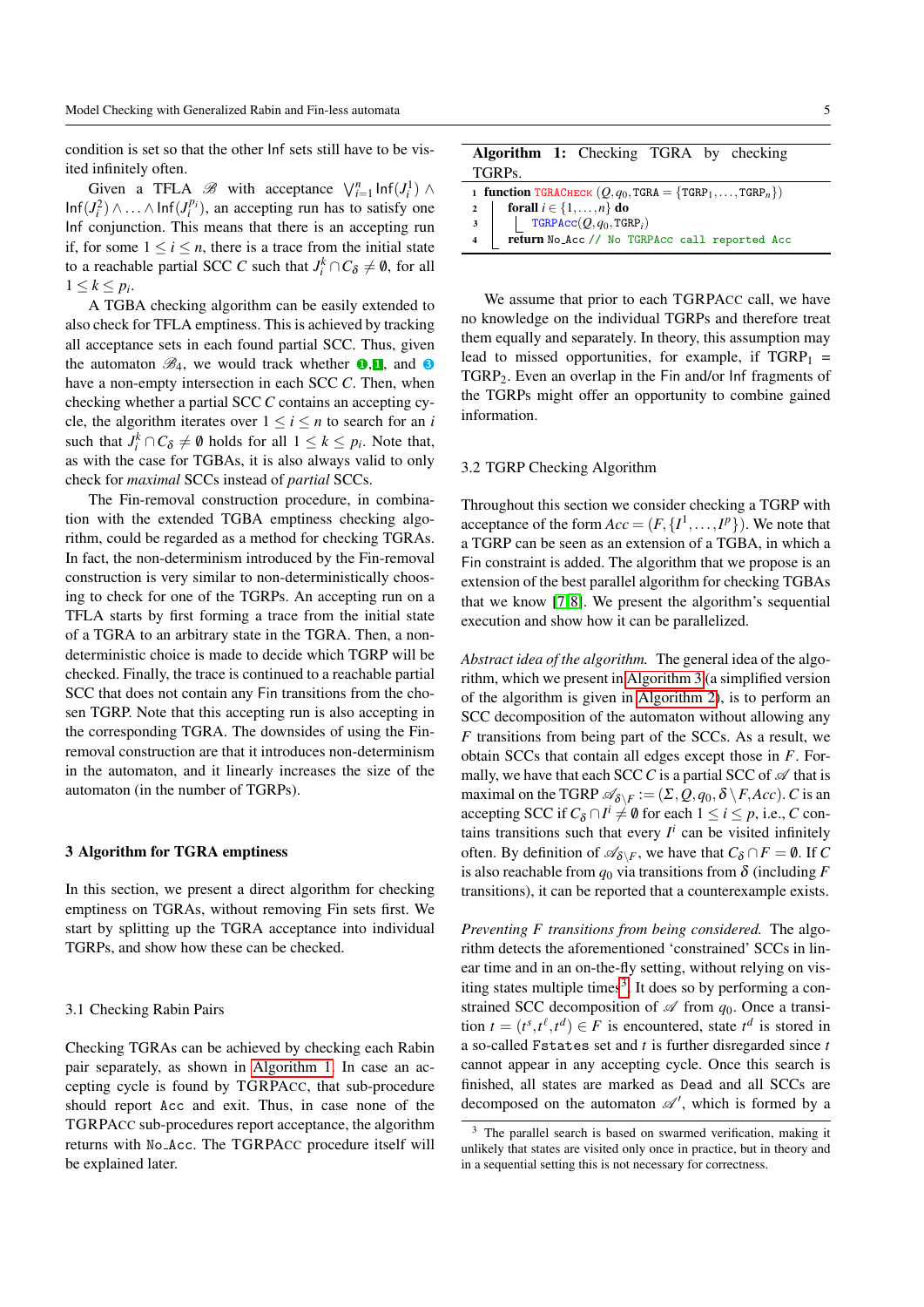<span id="page-5-1"></span>

Fig. 4: Example of running an emptiness check on an TGRA with two pairs.  $C_1$ ,  $C_2$ , and  $C_3$  represent components (not necessarily strongly connected) that do not contain any transition in the sets  $\bullet$  or  $\bullet$ . Workers doing the emptiness check for the first pair will first explore  $C_1 \cup C_3$ , attempting to find a cycle satisfying Inf(1)∧Inf(2) without crossing the  $\Phi$ -transitions leading to *u* and *t*. If no accepting cycles are found, they will continue their exploration in  $C_2$ , starting in states *u* and *v*, and ignoring all transitions going back to  $C_1 \cup C_3$ . Workers doing the emptiness for the second pair, will similarly first look for cycles satisfying Inf(4) in  $C_1 \cup C_2$ , postponing the exploration of  $C_3$  that is only accessible via a  $\bullet$ -transition.

reachability from  $q_0$  over the transitions  $\delta \backslash F$ . In case a nontrivial SCC contains transitions from all  $I^i$  sets we have detected a counterexample. Otherwise, we pick a state *s* from the Fstates set and consider the following two cases:

- 1. *s* is marked Dead, meaning that it was added to Fstates but it was also reachable in  $\mathscr{A}'$  (without taking any *F* transitions). Thus, we have already explored this state and can ignore it.
- 2. *s* is not marked Dead, meaning that *s* is not part of  $\mathscr{A}'$ and we launch a new SCC decomposition from *s*.

The search procedure is illustrated in [Figure 4.](#page-5-1) Here, two TGRPs are checked separately. Note that due to the way how **O** and **3** are located in the automaton, the initial searches for the first and second pair lead to different components. The search for pair 1 detects  $\mathcal{A}'_1 = C_1 \cup C_3$  (avoiding 0) and the search for pair 2 detects  $\mathscr{A}'_2 = C_1 \cup C_2$  (avoiding <sup>3</sup>). Consider the search for pair 1. After the initial search it found the Fstates *u* and *t*. Both have not been explored so suppose that *u* is arbitrarily chosen as a 'new' initial state. We assume that the search from *u* visits all states in  $C_2^4$  $C_2^4$ . If we now find the edge from  $v$  to  $r$ , thus from  $C_2$  to  $C_1$ , we should

not report an accepting cycle as it would contain the  $\mathbf 0$  mark. This is guaranteed, since the search from *u* is initiated *after* the search from  $q_0$  is complete; so  $r$  is already marked Dead and thus ignored. In fact, even when we allow the search from *u* to start before all states in  $C_1 \cup C_3$  are marked Dead it may in the worst case only add redundant explorations. This is because the edge from *s* to *u* is not included as an edge in the SCC decomposition and hence no cycle can be formed with a  $\bf{0}$  mark.

<span id="page-5-0"></span>

*Simplified algorithm.* In [Algorithm 2](#page-5-0) we present a simplified version of the TGRP checking algorithm. The function should be initially called with  $s := q_0$  and it recursively explores the graph in a depth-first order. A state is marked visited, then it's successors are processed, then the state is explored and it gets marked Dead. All Dead states are ignored when processing successors. If the successor *t* has not been visited yet, depending on whether it is reached via an *F* transition, we either store it in the Fstates set, or we recursively explore the state. If *t* has been visited before and it is not reached via an *F* transition, then we detected a cycle. We then want to combine the states and transition marks on this cycle to check if this is an accepting cycle. Once the initial state is fully explored, we check if there are stored states in Fstates, and if so, we start searching from these states until we processed the entire state-space.

*Data Structures.* To represent the Fin and Inf fragments of a TGRP, we use a set of accepting marks per transition. We

<span id="page-5-2"></span><sup>4</sup> Consider for example what happens when there is no path from *u* to *t*. After the search for *u* ends, all reachable states from *u* are marked Dead and the search from *t* is started. Once it observes a Dead state it will not continue searching that state, hence no redundant states are explored.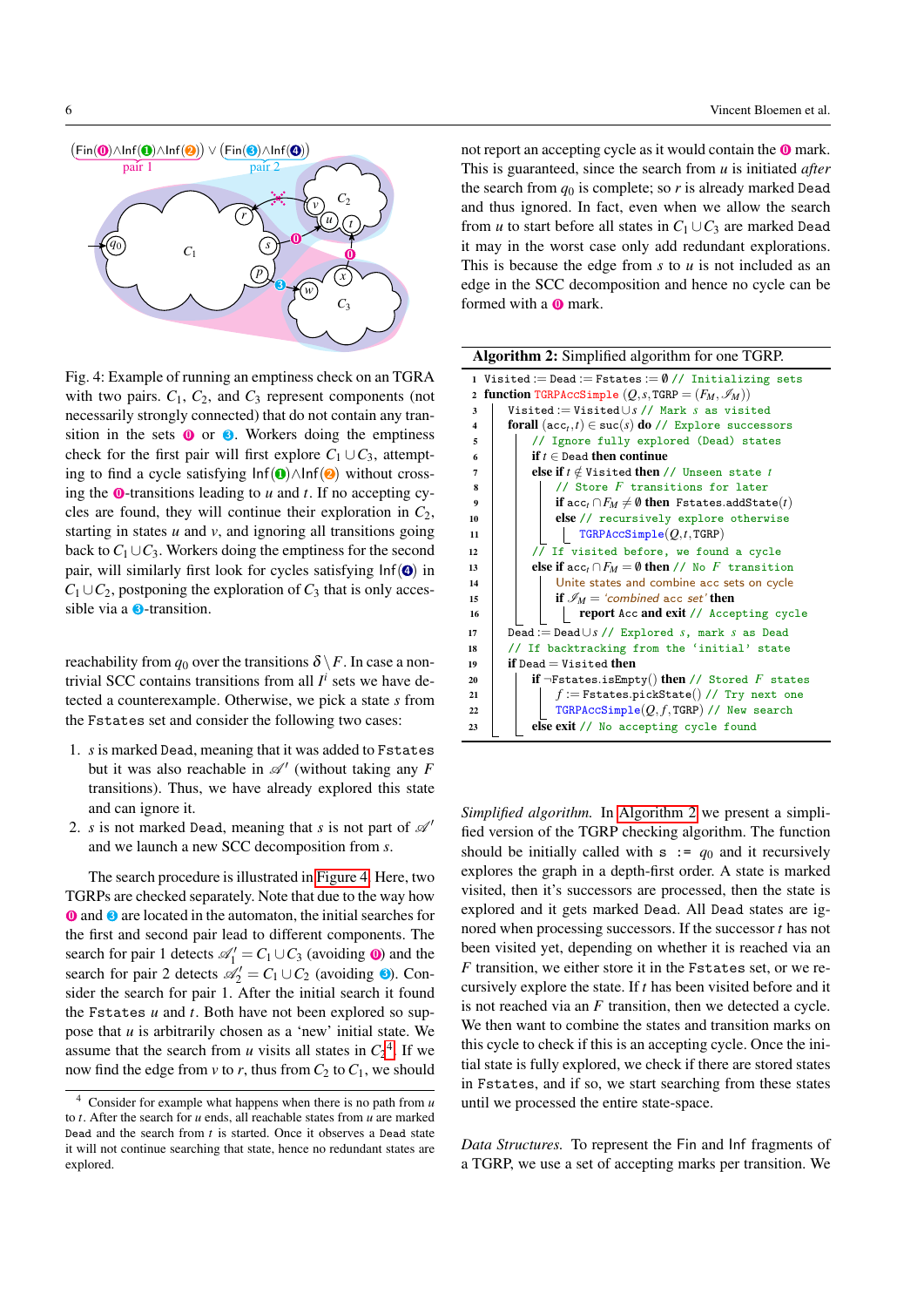assign a unique mark to each *F* and *I<sup>i</sup>* set, for  $1 \le i \le p$ , and refer to these marks with  $F_M$  and  $I_M^i$ . We denote the set of all lnf marks by  $\mathscr{I}_M$ , i.e.,  $\mathscr{I}_M := \bigcup_{1 \leq i \leq p} I_M^i$ . The complete set of markings *M* is thus defined as  $\vec{M} := \{F_M, I_M^0, \ldots, I_M^p\}.$ Each transition  $t$  is associated to a set of acceptance marks acc  $\subseteq M$ , indicating whether  $t \in F$  or  $t \in I^i$  for  $1 \le i \le p$ .

We define  $\mathscr S$  as a mapping from states to pairs, consisting of a set of states and a set of marks. Thus  $\mathscr{S}(s)$  = (*states*,*acc*) and formally,  $\mathscr{S}: Q \to 2^Q \times 2^M$ . By implementing  $S$  with a union-find structure, we can maintain the following invariant at all times:

$$
\forall u, v \in Q \colon u \in \mathcal{S}(v) \text{.} states \Leftrightarrow \mathcal{S}(v) = \mathcal{S}(u)
$$

This further implies that every state is part of exactly one set of states. In the algorithm, we use  $\mathscr S$  to associate each state *u* to its partial SCC that contains the states  $\mathcal{S}(u)$ .*states* and visits all the marks in  $\mathscr{S}(u)$ .*acc*.  $\mathscr{S}$  pairs can be combined using a Unite function. We use an example to illustrate  $\mathscr S$ and the Unite function. Let  $\mathscr{S}(u) := (\{u, w\}, \{F_M\})$  and  $\mathscr{S}(v) := (\{v\}, \{F_M, I_M^1\}),$  we can use the Unite function to combine the two structures. After calling  $Unite(\mathcal{S}, u, v)$ we have  $\mathscr{S}(u) = \mathscr{S}(v) = (\{u, v, w\}, \{F_M, I_M^1\})$ , while keeping all other mappings the same. For more details on this structure, we refer to Bloemen et al. [\[7\]](#page-16-21). We use an additional function AddAcc to 'add' (the union of) acceptance marks to the set, thus  $AddAcc(\mathcal{S}, v, \{I_M^1, I_M^2\})$  will ensure that  $\mathcal{S}(v)$  *acc* becomes  $\{F_M, I_M^1, I_M^2\}$ .

The Fstates structure is implemented as a cyclic list that contains all states added to the list (by means of Fstates.addState). Fstates.pickState returns a state from the list, in case the list is nonempty. Finally, states are removed from the list by calling Fstates.removeState. For efficient list containment and to avoid duplicated states from being added, we store the list on top of an array, in which the elements point to each other.

*Detailed Algorithm.* The detailed sequential algorithm for checking a TGRP is presented in [Algorithm 3.](#page-6-0) We repeatedly perform SCC decompositions, using Dijkstra's algorithm [\[11\]](#page-16-22). To this end, we will maintain a stack *R*, which can be regarded as an extension to the *roots* stack from Dijkstra's SCC algorithm [\[11\]](#page-16-22).

First, all data structures are initialized in lines [2](#page-6-1)[-5.](#page-6-2) Then, the algorithm continuously picks a state *s* (initially *q*0) and calls the TGRPACCRECUR procedure. After the TGRPACCRECUR is finished, *s* is removed from the Fstates list and a new state is picked from the list. If the list is empty, then the complete state-space must have been visited and since no Acc was reported, we can conclude that no counterexample exists for this TGRP.

In the TGRPACCRECUR procedure, state *s* is marked as visited and pushed on top of the *R* stack, along with the accompanying acceptance set *acc<sup>s</sup>* (note that since there is

<span id="page-6-1"></span><span id="page-6-0"></span>Algorithm 3: Algorithm for checking a TGRP.

<span id="page-6-13"></span><span id="page-6-12"></span><span id="page-6-7"></span><span id="page-6-6"></span><span id="page-6-4"></span><span id="page-6-3"></span><span id="page-6-2"></span>

<span id="page-6-11"></span><span id="page-6-10"></span><span id="page-6-9"></span><span id="page-6-8"></span><span id="page-6-5"></span>no transition to the initial state, the empty set is given in line [8\)](#page-6-3). All successors of *s* are considered in lines [14](#page-6-4)[-27.](#page-6-5) For each successor *t* we consider three cases:

- *t* ∈ Dead (line [15\)](#page-6-6), this implies that *t* has already been completely explored and can thus be disregarded.
- *t* is unvisited (lines [16-](#page-6-7)[19\)](#page-6-8), meaning that *t* has not been encountered yet. If *t* is part of the Fin set, we add it to the Fstates list and ignore it for the current search. Otherwise, we recursively search *t*.
- *t* is not Dead but it has been visited before (lines [20-](#page-6-9) [27\)](#page-6-5). This implies that there is some state  $r'$  on the  $R$ stack such that  $t \in \mathcal{S}(r')$ .*states* and hence a cycle can be formed. The algorithm then continuously takes the top two states from the *R* stack and unites them (and adds the acceptance mark) until  $\mathscr{S}(s)$  and  $\mathscr{S}(t)$  are the same. Finally, the acceptance marks from *acc<sup>t</sup>* are added. At line [26,](#page-6-10)  $\mathscr{S}(s)$  contains all states in the cycle from *s* to *t* and forms a partial SCC.  $\mathcal{S}(s)$  is then checked if it contains all Inf acceptance marks. If so, an accepting SCC is found and is reported.

After all successors are explored, the algorithm backtracks. In case *s* equals the top of the *R* stack (line [28\)](#page-6-11), *s* is the last state of the SCC and the entire SCC is marked as being fully explored by marking it as Dead.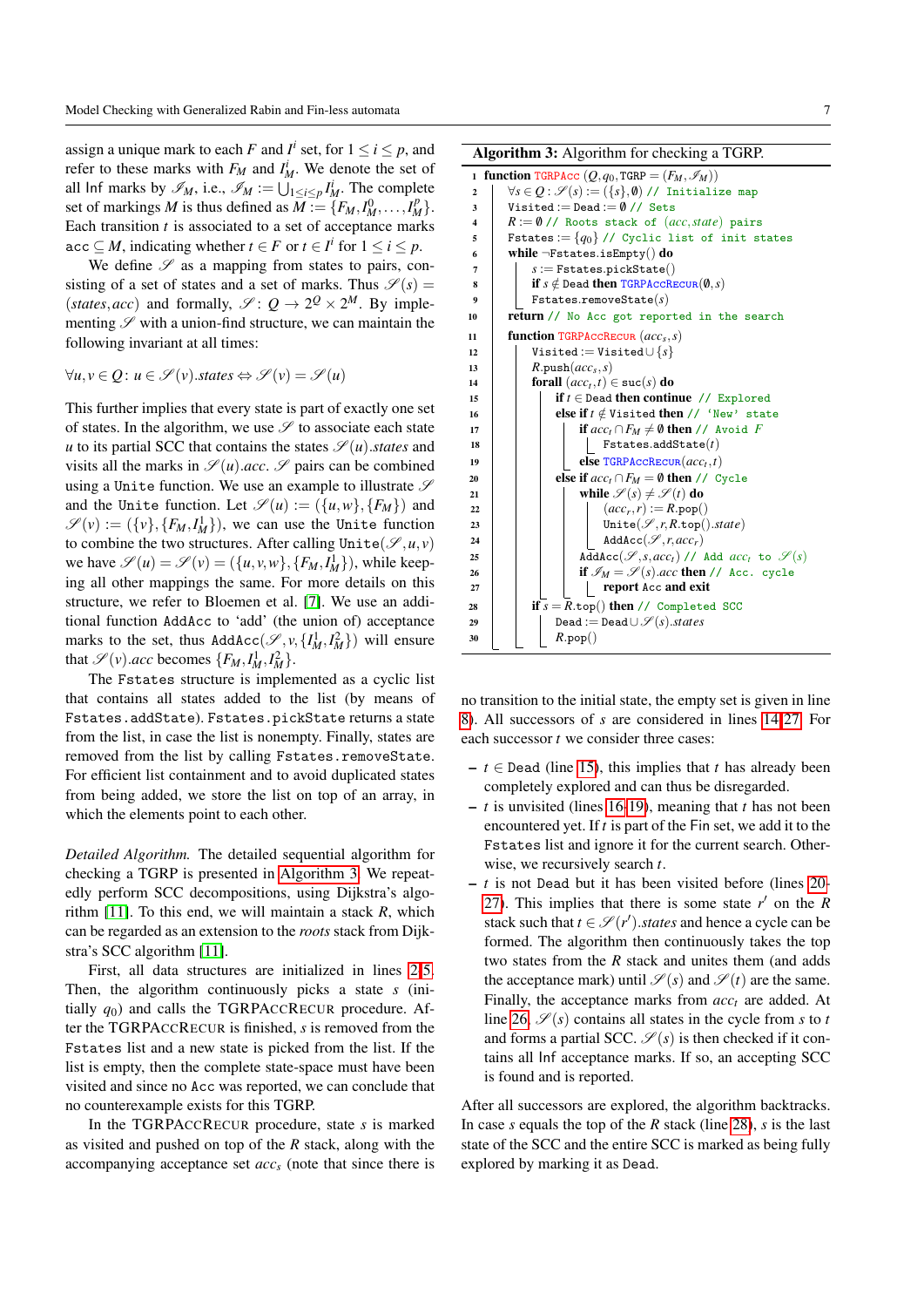<span id="page-7-0"></span>

(a) The automaton to check.



 $0$  )  $\rightarrow$   $(1)$   $\rightarrow$   $(2)$   $\rightarrow$   $(3)$ 4 ) 0  $\rightarrow$  ( 5 ) 0  $\rightarrow$  ( 6  $0\blacktriangleright$ (1)  $\!\!-\!\!0\blacktriangleright$ (2) $\!\!-\!\!0$ 2  $\mathbf{0}$  -(5)  $\mathbf{0}$ 2 Fstates: {2}  $0$  )  $\rightarrow$  0  $\rightarrow$  ( 1 )  $\rightarrow$  0  $\rightarrow$  ( 2 )  $\cdot$  0  $\rightarrow$  ( 3 4  $\rightarrow$  0  $\rightarrow$  (5 ) 0 (6  $\rightarrow$  (  $1$  )  $\rightarrow$  0  $\rightarrow$  (  $2$  )  $\cdot$  0 2  $\mathbf{0}$   $\blacktriangleright$  (  $5$  )  $\blacksquare$ 2 Fstates: {2,5}

(b) DFS discovers a Fin edge, and postponed its (c) DFS discovers another Fin edge, and save the exploration by adding its destination to Fstates. destination again.



(d) DFS closes a cycle, and unites all its states. (e) As the SCC is fully explored and non-(f) DFS starts over from one of the Fstates, then accepting, mark all its states as Dead.



(g) Another Fin edge is found, and postponed.



(j) Start a DFS from a new state from Fstates.



ture learns about 2.



(k) Continue DFS.

discovers (and ignores) a Dead state.  $0\rightarrow 1$  )  $-0\rightarrow 2$  )  $-0$ 



(h) A cycle is discovered. The union-find struc-(i) Since entire SCC is explored and nonaccepting, mark it as Dead.



(l) A cycle is found, its states are united, and the component is discovered to be accepting.

Fig. 5: Example of running the algorithm on a small automaton and a single TGRP: Fin( $\textcircled{0} \wedge \text{Inf}(\textcircled{2}) \wedge \text{Inf}(\textcircled{3})$ . In this case, transitions labelled by <sup>0</sup> should be avoided. Unexplored transitions are dotted. States and transitions on the DFS stack are in bold. Dead states are coloured. The grey background represents the current view of the SCCs as stored in the union-find data structure; for instance  $\omega$   $\Omega$  means that  $\mathscr{S}(u) = \mathscr{S}(v) = (\{u, v\}, \mathbf{0}).$ 

Figure [5](#page-7-0) shows an example run of the algorithm on a small automaton.

*Outline of Correctness.* We argue that the TGRPACC algorithm decomposes the TGRP automaton in maximal SCCs when defined over the transitions  $\delta \setminus F$  and that it correctly reports accepting cycles; it reports Acc when a reachable SCC contains a transition from each  $I^i$  sets, for  $1 \le i \le p$ , and no transition from *F*. Due to the conditions of line [17](#page-6-12) and [20,](#page-6-9) for a transition with  $acc_t \cap F \neq \emptyset$  it is not possible to start a recursive call with *acc<sup>t</sup>* (thus *acc<sup>t</sup>* never appears on the *R* stack) nor is it possible to call AddAcc with  $acc<sub>t</sub>$  as an argument. All such transitions are 'avoided' and unvisited

successors are added to Fstates. We thus conclude that no *F* transition can be contained in any formed SCC.

Because we do allow and explore all other (non-*F*) transitions during the search, assuming a correct SCC algorithm, the acceptance set of each SCC cannot be further extended without also having to include an *F* transition.

Since all states that did not get visited were added to the Fstates list, and each state from this list is eventually picked as an initial state, we argue that the complete statespace has been explored after the algorithm terminates on line [10.](#page-6-13)

*Complexity.* One can observe that every state and transition is visited at most once in the algorithm. The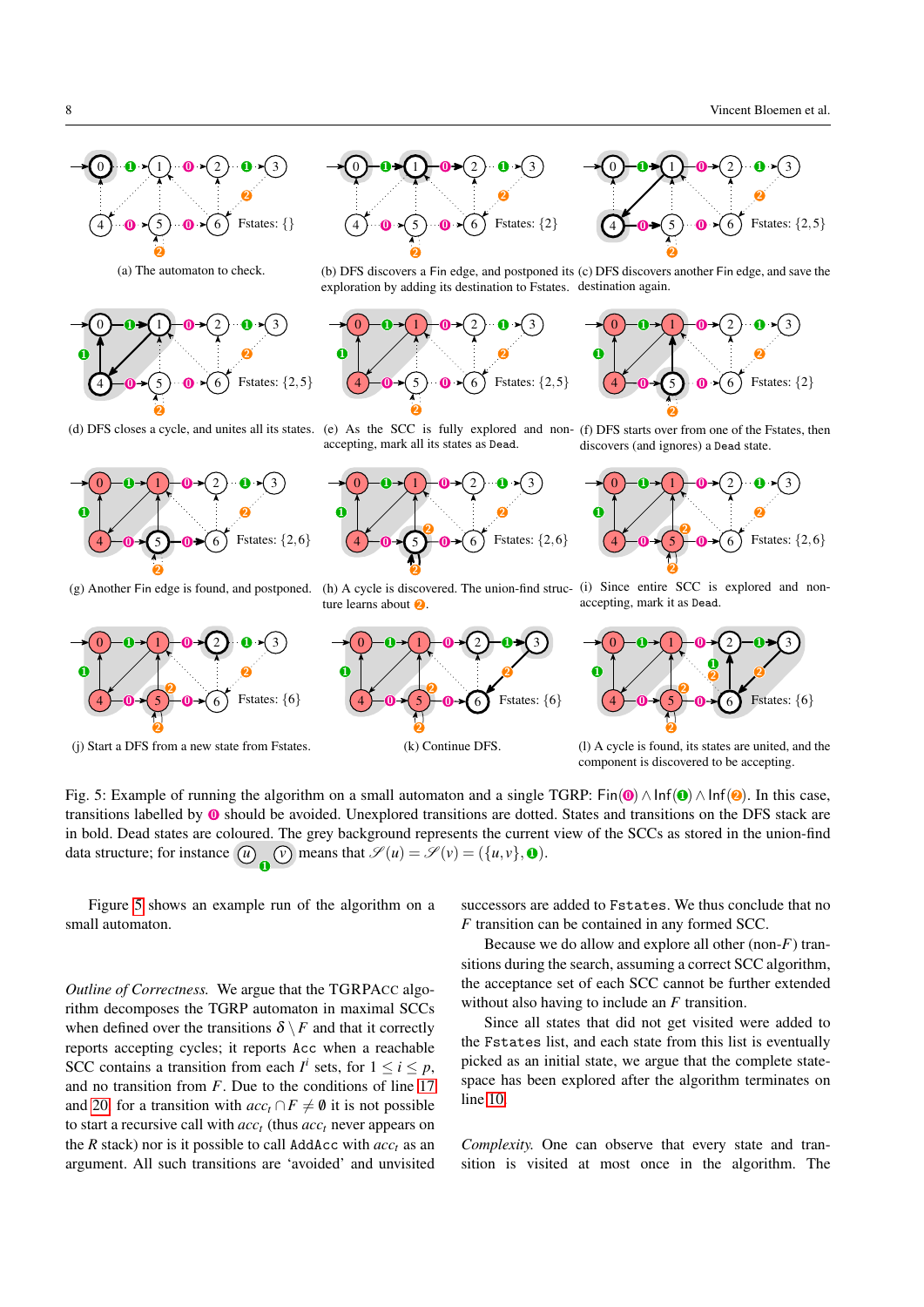TGRPACCRECUR procedure will mark a state as visited and will never be called twice for the same state. The bottleneck of the algorithm becomes maintaining the  $\mathscr S$  structure. From previous work [\[7\]](#page-16-21) we know that the union-find structure (without tracking acceptance marks) causes the complete algorithm to operate in quasi-linear time. By assuming that the number of acceptance marks  $|M| (= 1 + p)$  is a small constant (which holds in practice), tracking the acceptance can be achieved in constant time per modification to the structure, hence the total time complexity is upper bounded by  $O(|M| \cdot |\delta| \cdot \log(|\delta|))$  for each TGRP (the  $\log(|\delta|)$  factor acts as an over approximation for the quasi-linear time).

The space complexity is limited by the sizes of the *R*,  $\mathscr{S}$ , and Fstates structures. *R* may contain up to |*O*| states and acceptance marks in the worst case (by visiting every state in a single path).  $\mathscr S$  can be implemented as an array of length  $|Q|$  of structs that are of constant size, plus  $|M|$  bits for tracking acceptance, and Fstates can be implemented as an array of  $|Q|$  elements. In total  $O(|Q| \cdot |M|)$  memory is used.

## 3.3 Parallel Implementation

We now present two ways in which parallelism can be used to speed up the checking process for TGRAs.

*Parallel TGRA Checking.* We first consider [Algorithm 1](#page-4-1) for checking each TGRP separately. After a TGRPACC call has finished, the next Rabin pair is selected and a new subprocedure is started, until all *n* pairs have been checked. Since we are working in a multi-core environment, we can assign different worker instances to different Rabin pairs. Suppose there are *P* workers available, we can choose to either use all *P* workers for checking a single Rabin pair, or we can distribute the workers over the different pairs. By distributing the workers evenly, for *n* Rabin pairs, each pair is checked by  $\frac{p}{n}$  workers.

A disadvantage of the latter setup is that each of the *n* groups of  $\frac{p}{n}$  workers processing the same TGRP needs its own copy of the shared data structure. This means that by checking all pairs in parallel, approximately *n* times more memory is required<sup>[5](#page-8-0)</sup>.

However one advantage of checking all pairs in parallel is that these jobs are completely independent, so this could be the basis for a distributed algorithm. We expect better scalability, since parallel workers on a single pair have to synchronize on a shared datastructure (our implementation uses a concurrent hashtable and a shared union-find datastructure). Also, when *P* gets large compared to the size of the (remaining) graph, the probability that workers have to wait for each other, or perform duplicate work, increases.

Another advantage could be that counterexamples may be detected faster in the latter setting. Suppose for example that only the *n*th pair contains a counterexample that is detected by visiting only part of the state-space. Then the parallel pairs approach prevents traversing the complete statespace  $n-1$  times.

We have experimented with these two extreme parallelisation approaches, but it is conceivable that a more flexible job scheduler with load balancing leads to even higher speedups. Note, however, that in practice the number of Rabin pairs is quite limited.

*Parallel TGRP Checking.* [Algorithm 3](#page-6-0) can be parallelized by *swarming* the search instances; by starting multiple worker instances from the initial state and using a randomized successor function to steer the workers towards different parts of the state-space. The TGRPACCRECUR function can be seen as an extension to the multi-core SCC algorithm from Bloemen et al. [\[7,](#page-16-21) [8\]](#page-16-5). The key to this algorithm is to *globally* communicate *locally* detected cycles. This way, multiple workers can cooperatively decompose SCCs. Additionally, (partly) unexplored states in an SCC are tracked globally and once a worker fully explores a state, none of the other workers have to explore this state again. Once all states of an SCC are fully explored, the entire SCC must be fully explored and thus can be marked Dead.

During Unite procedures, the involved parts of the union-find structure are briefly locked to guarantee correctness. During this locking phase, the acceptance set can be updated atomically without interfering with other parts. This is also implemented in our existing TGBA checking algorithm [\[8\]](#page-16-5).

The Fstates list is implemented by using a fine-grained locking mechanism to add states to the list, such that all states remain on the cycle. The reason for implementing Fstates as a cyclic list becomes clear in the next example. Suppose the Fstates list contains two states, *u* and *v*. To avoid contention, the algorithm attempts to divide the workload by assigning half of the workers to search from *u* and the other half to search from *v*. Now, assume that *u* does not have any successors and a large part of the state-space is reached from *v*. If the search from *u* completes, we ideally want to let the workers aid in the search from *v*. By maintaining Fstates as a cyclic list, without much effort we can check which searches have not been completed yet. The Fstates list is implemented similarly as the cyclic list in the union-find structure, which is discussed in [\[7\]](#page-16-21).

The time complexity of the algorithm is in the worst case increased by a factor *P*, for *P* workers, since the algorithm tracks a bit per worker instance in the union-find structure. However, in practice we observe a significant performance

<span id="page-8-0"></span><sup>5</sup> All global (shared) data structures have to be copied for the *n* pairs, but the memory overhead for the local data structures remains the same.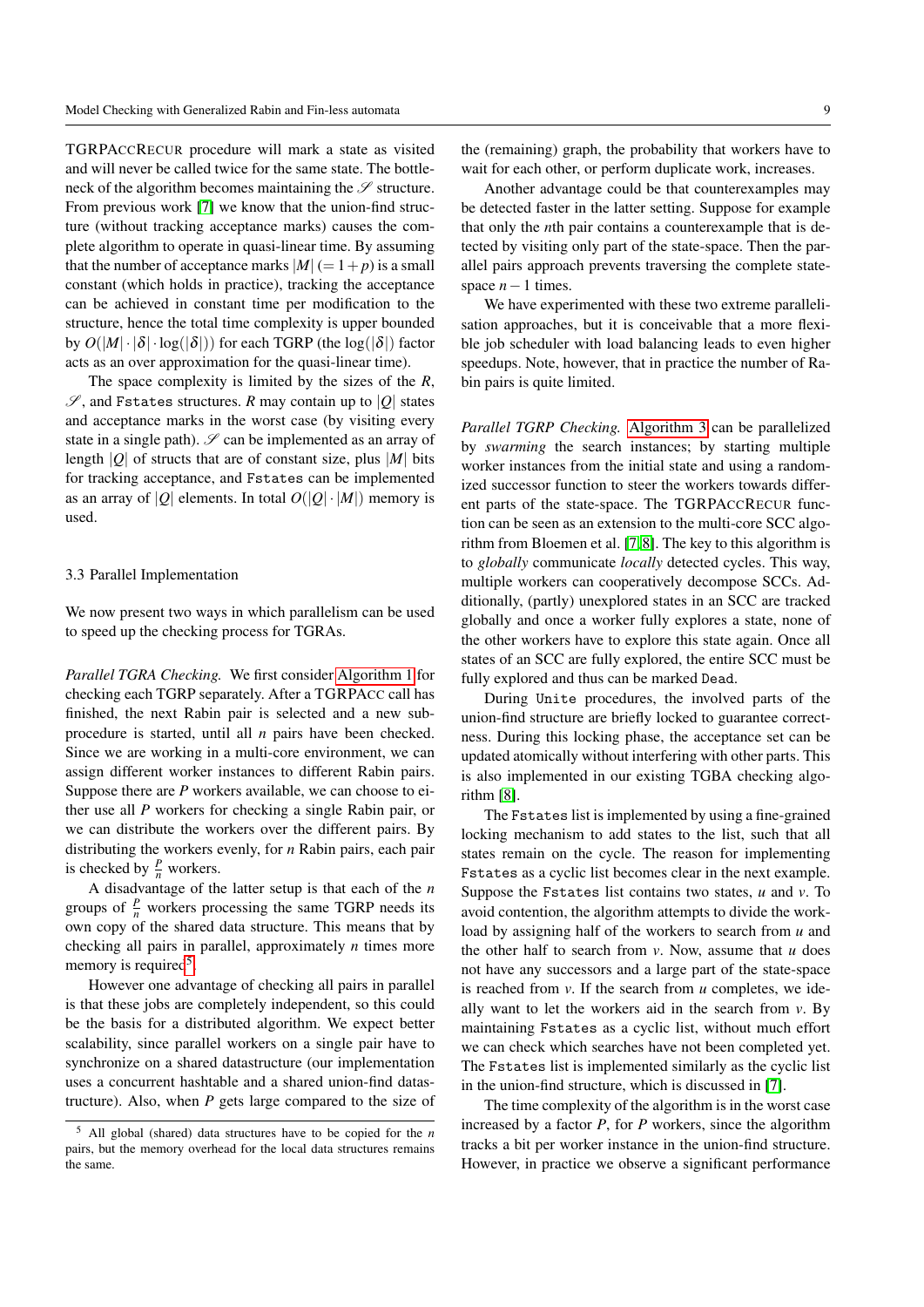improvement over the sequential implementation. For the same reason the memory complexity is also increased by *P*, and additionally every worker contains its own *R* stack. Moreover, if all TGRPs are checked simultaneously, a copy of the global data structures has to be made for each group of workers that process a different TGRP. As a result, *n* times more memory is required for these structures in case there are *n* TGRPs. Though, as mentioned before, checking TGRPs simultaneously could reduce the computation time (compared to checking every TGRP one-by-one).

## <span id="page-9-0"></span>4 Related Work

*Related Work on Checking Büchi Automata.* Explicit state on-the-fly algorithms for checking can be distinguished in two classes, namely *Nested Depth-First Search (NDFS)* and *SCC-based* algorithms. Schwoon and Esparza provide a great overview on these techniques [\[33\]](#page-16-1). The advantage of SCC-based algorithms over NDFS is that they can handle *generalized* Büchi automata efficiently.

In a multi-core setting, we consider the CNDFS algorithm [\[16\]](#page-16-3) to be the state-of-the-art NDFS-like algorithm. It is based on *swarm verification* [\[19\]](#page-16-23) and operates by spawning multiple NDFS instances and globally communicating 'completed' parts of the state-space.

For state-of-the-art multi-core SCC-based algorithms, in prior work we showed that the algorithm from Bloemen et al. [\[8\]](#page-16-5) outperforms other techniques and performs comparable to the CNDFS algorithm. The algorithm is also based on swarmed searches, and detected partial SCCs are communicated globally and maintained in a shared structure. Notable related multi-core SCC algorithms are those from Renault et al. [\[32\]](#page-16-4) and Lowe [\[28\]](#page-16-24).

*Related Work on Checking Rabin Automata.* As mentioned in [Section 1,](#page-0-0) when checking LTL properties for probabilistic systems, the automaton needs to be deterministic [\[3\]](#page-16-7). Chatterjee et al. [\[9\]](#page-16-8) present an algorithm to check deterministic TGRA conditions in the context of (offline) probabilistic model checking. The idea is to consider each generalized Rabin pair  $(F_i, \{I_i^1, \ldots, I_i^{l_i}\})$  separately and for each pair: (1) remove the set of states  $F_i$  from the state space, (2) Compute the maximal end-component (MEC) decomposition, and (3) check which MECs have a non-empty intersection with every  $I_i^j$ , for  $j = 1, ..., l_i$ . These sets are then used for computing maximal probabilities. The paper reports significant improvements over checking a non-generalized variant of deterministic Rabin automata. They also present improvements for computing a winning strategy in LTL(F,G) games by using a fixpoint algorithm for generalized Rabin pairs. Our algorithm is different in that it operates on-the-fly and in a multi-core setting.

Wijs [\[35\]](#page-16-13) recently presented an on-the-fly GPU algorithm for checking LTL properties for non-generalized deterministic Rabin automata. Here, the choice for (deterministic) Rabin automata, instead of non-deterministic Büchi automata, is motivated by the observations that it can speed up the successor construction and that it can reduce the state space of the cross-product. In that paper, a BFS-based search is used, in particular a variation on the heuristic *piggybacking* search [\[20,](#page-16-2) [18\]](#page-16-25). This approach is incomplete due to situations referred to as *shadowing* and *blocking*, but these cases can be detected and resolved with a depth-bounded DFS. Our approach differs in that we allow (generalized) TGRAs and do not require repair procedures.

*Related Work on co-Büchi emptiness checks.* Livelock detection algorithms such as the DFS $_{\text{fifo}}$  algorithm [\[17,](#page-16-26)25] search the state-space for cycles that avoid "progress transitions". If we label all progress transitions with  $\bullet$ , such a search amount to the emptiness check of an automaton with acceptance  $Fin(\bullet)$ , i.e., a transition-based co-Büchi automata. DFS<sub>fifo</sub> detects non-progress cycles by performing a DFS that is restricted to non-progress transitions, but that remembers the set  $F$  of all states that are the destination of an ignored progress transition. Once the "restricted" DFS terminates, it is started again from one of the *F* sets. The sim-ilarity with [Algorithm 3](#page-6-0) should not be a surprise: co-Büchi acceptance is just a generalized Rabin pair without any Inf set. In our case, the DFS has to track (partial) strongly connected components simply to ensure we visit each Fin set infinitely often.

This similarity suggests another application of our algorithm: detection of non-progress cycles under fairness. For instance assume a communicating-process model where two clients  $C_1$ ,  $C_2$  are in contact with three servers  $S_3$ ,  $S_4$ ,  $S_5$ . We want to know if any of the client can livelock under the fairness assumption that the servers progress infinitely often. If we denote by  $T_1, T_2, \ldots, T_5$  the set of progress transitions of each of these five processes, the problem amounts to the emptiness check of the state space with the generalized Rabin condition (Fin(*T*<sub>1</sub>)  $\wedge$  Inf(*T*<sub>3</sub>)  $\wedge$  Inf(*T*<sub>4</sub>)  $\wedge$  Inf(*T*<sub>5</sub>))  $\vee$ (Fin(*T*2)∧Inf(*T*3)∧Inf(*T*4)∧Inf(*T*5)).

*Related Work on Checking Different Automata.* Emerson and Lei [\[14\]](#page-16-20) show that the emptiness check of an  $\omega$ automaton with arbitrary acceptance condition is NPcomplete. They also present a polynomial algorithm for the case where the acceptance condition is provided as a disjunction of Streett acceptance conditions. Streett acceptance is the negation of Rabin acceptance, a conjunction of Fin(*I*) ∨ Inf(*F*) instances (or equivalent, Inf(*I*)  $\Rightarrow$  Inf(*F*)), and Streett acceptance closely relates to fairness checking.

Duret-Lutz et al. [\[13\]](#page-16-28) present a sequential algorithm for checking Streett objectives by performing an SCC decom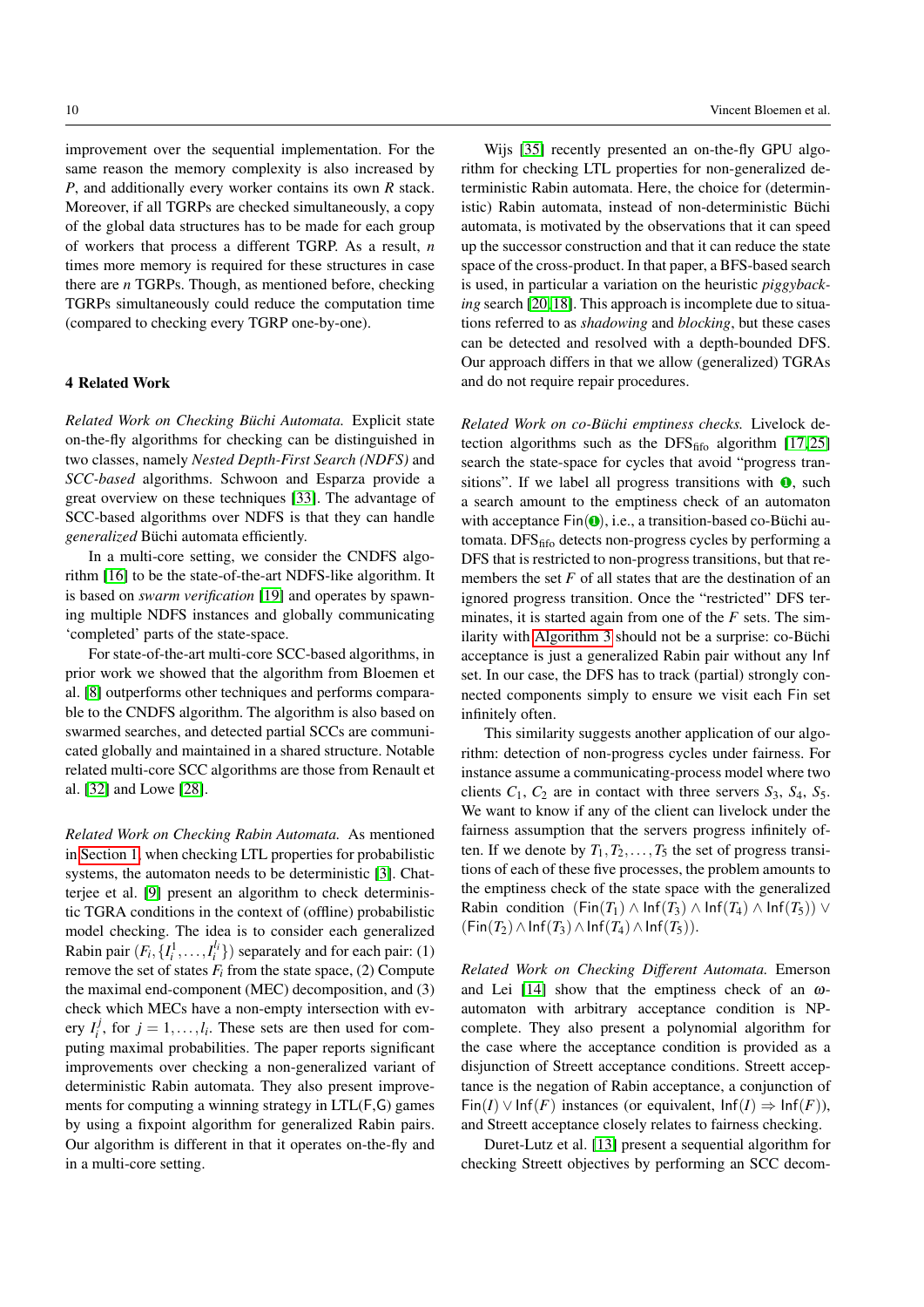position and tracking thresholds to prevent 'rejecting' cycles from occurring in the SCCs. In a multi-core setting, the algorithm by Liu et al. [\[27\]](#page-16-29) performs an initial SCC decomposition and for every SCC a new instance is launched in parallel that ignores certain transitions.

## <span id="page-10-0"></span>5 Experiments

### 5.1 Experimental Setup

All experiments were performed on a machine with 4 AMD Opteron<sup>TM</sup> 6376 processors, each with 16 cores, forming a total of 64 cores. There is a total of 512GB memory available. We performed all experiments using 16 cores.

*Implementation.* References to all the tools involved in the experiments are given in [Table 2.](#page-11-0) The TGRA checking algorithm is implemented in a development version of the LTSMIN toolset. Additionally, we used several external tools and libraries for generating and parsing the automata:

- We used Rabinizer 3 to generate deterministic transition-based generalized Rabin automata.
- The tool LTL3DRA was also used to generate deterministic automata with transition-based generalized Rabin acceptance. However LTL3DRA only supports a subset of LTL, called LTL $\GUX$  in [\[5\]](#page-16-30), which is slightly stricter than the set of LTL formulas where no *until* (U) operator may occur in the scope of any *always* (G) operator.
- We used some tools from Spot: ltl2tgba for generating TGBAs, and autfilt for converting automata with other accepting conditions into TGRAs or TFLAs.
- We used LTL3TELA to generate nondeterministic automata with an arbitrarily complex transitionbased acceptance. We then used Spot's autfilt --generalized-rabin to convert these automata to TGRAs.
- We used the cpphoafparser library to parse a HOA automaton [\[1\]](#page-15-0) and create an internal representation for LTSMIN.

The commands used to generate automata from LTL are summarized in [Table 3.](#page-11-1)

We used the algorithm from Bloemen et al. [\[8\]](#page-16-5) to model check TGBAs and TFLAs, and used the algorithm presented in this paper for checking TGRAs, both are implemented in LTSMIN. The algorithms make use of LTSMIN's internal shared hash tables [\[26\]](#page-16-31), and the same randomized successor distribution method is used throughout. The shared hash table is initialized to store up to  $2^{28}$  states.

*Experiments.* The models and properties for our experiments were obtained from the 2015 Model Checking Contest [\[23\]](#page-16-32), and from models from the BEEM benchmark [\[31\]](#page-16-18) for which a set of non-trivial, randomly generated LTL formulas is available [\[4\]](#page-16-19).

The MCC model set was restricted to those that do not describe obligation properties because using non-Büchi acceptance cannot help producing smaller automata on this class [\[29\]](#page-16-33). This selection is further reduced by selecting only the instances where the 'TGRA generators' (LTL3DRA, Rabinizer 3 and LTL3TELA) create TGRAs with at least one non-empty Fin set. Otherwise, a TGRP is the same as a TGBA, and hence the TGBA emptiness check could be used instead. For this selection, we report results on the experiments (118 in total) for which the time to model check using the TGBA checking algorithm is between 1 second and 10 minutes. We remark that this selection is in favour of the TGBA checking algorithm, since all cases where timeouts and memory errors occurred in the TGBA algorithm were filtered out as a result of our selection criteria.

For each pair of model  $M$  and formula  $\varphi$  we solved the model checking task  $\mathscr{L}(M \otimes A_{\neg \varphi}) = \emptyset$  using 5 configurations that were repeated 10 times. We take the mean of the results to mitigate randomness introduced by the multi-core search procedure. The configurations were: ltl2tgba using the TGBA checking algorithm, LTL3DRA, Rabinizer 3, and LTL3TELA translated to TGRA, where the latter three cases used the TGRA checking algorithm introduced in this paper. Every task was run with a timeout of 10 minutes. In total the MCC experiments took approximately 5 days to complete.

The second set of experiments consists of 3,200 formulas over 16 models extracted from the BEEM database [\[31,](#page-16-18) [4\]](#page-16-19). For each model, 100 verified (empty product) and 100 violated (non-empty product) formulas were generated [\[4\]](#page-16-19). We refer to this set of experiments by the BEEM experiments.

For this set of experiments we generated the following automata: TGBAs from the ltl2tgba tool, TGRAs from LTL3DRA, Rabinizer 3, and LTL3TELA, and we also generated Fin-less automata by first generating TGRAs with LTL3TELA and using Spot's autfilt to convert these into TFLAs. We only considered TFLAs that contain a disjunction of multiple TGBA acceptance sets, hence we filtered out all TFLAs generated from a TGRA with a single Rabin pair. We used the (extended) TGBA checking implementation to check the TGBAs and TFLAs, and we used the TGRA checking implementation to check the TGRAs and also the TFLAs. Every task was ran once with a timeout of 10 minutes. In total the BEEM experiments also took approximately 5 days to complete.

All our results and means to reproduce them are available on [https://github.com/utwente-fmt/Rabin-STTT.](https://github.com/utwente-fmt/Rabin-STTT)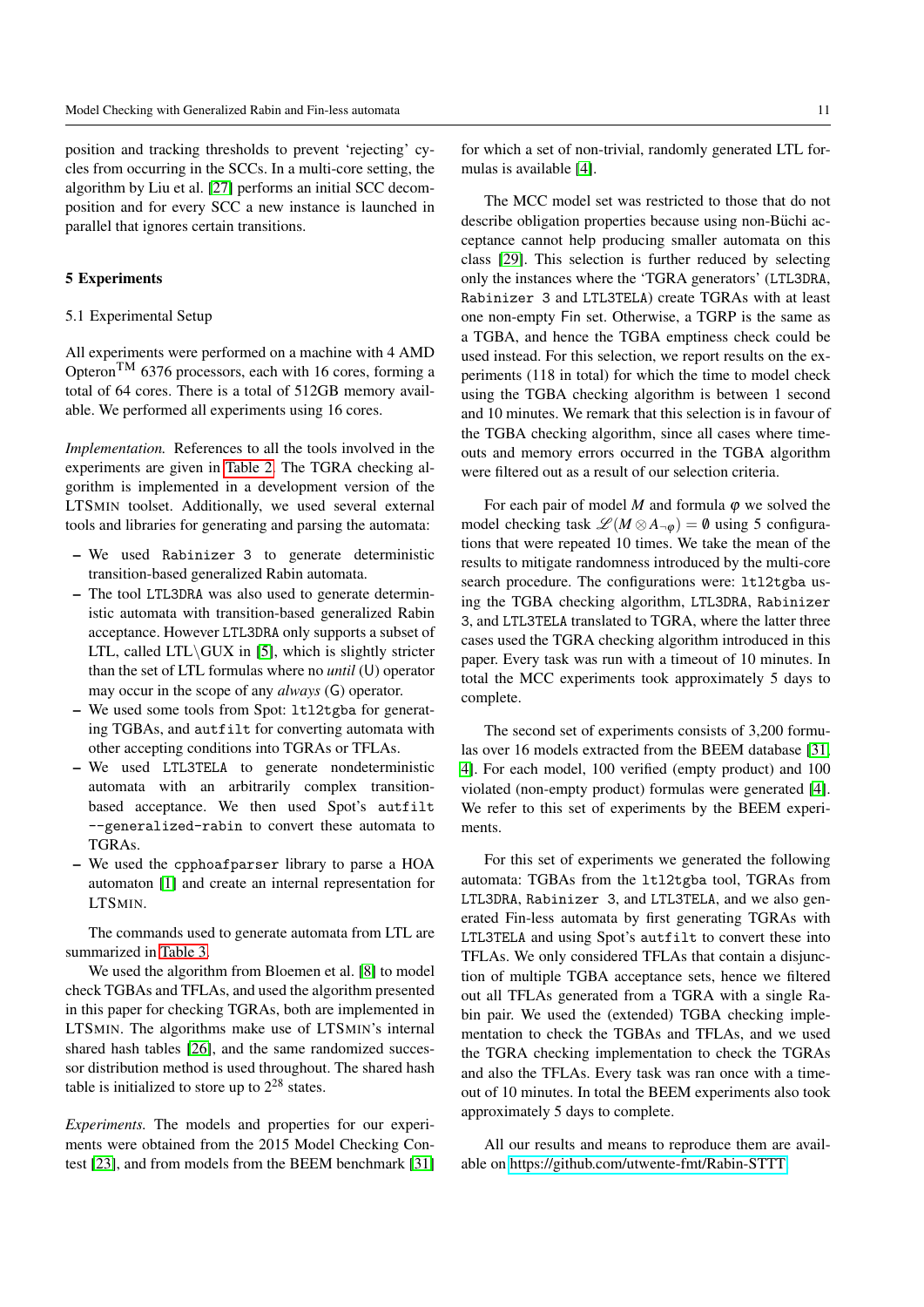<span id="page-11-0"></span>

| tool                     | version | ref.              | web page                                         |
|--------------------------|---------|-------------------|--------------------------------------------------|
| Spot (1t12tgba, autfilt) | 2.5.2   | [12]              | https://spot.lrde.epita.fr/                      |
| Rabinizer                | 3.1     | [22, 15]          | https://www7.in.tum.de/~kretinsk/rabinizer3.html |
| LTL3DRA                  | 0.2.6   | $\lceil 2 \rceil$ | https://sourceforge.net/projects/ltl3dra/        |
| LTL3TELA                 | 1.1.1   |                   | https://github.com/jurajmajor/ltl3tela/          |
| cpphoafparser            | 0.99.2  | [1]               | http://automata.tools/hoa/cpphoafparser/         |
| <b>LTSMIN</b>            | 3.0     | [21]              | http://ltsmin.utwente.nl/                        |

Table 2: Tools used in the experimental evaluation.

Table 3: Tool configurations used for generating an automaton from an LTL formula  $\varphi$ .

<span id="page-11-1"></span>

| key         | automaton type | command                                                                     |
|-------------|----------------|-----------------------------------------------------------------------------|
| Rabinizer 3 | TGRA           | java -jar Rabinizer3.jar -format=hoa -in=formula -out=std -silent $\varphi$ |
| LTL3DRA     | TGRA           | 1tl3dra -f $\varphi$                                                        |
| LTL3TELA    | TGRA           | 1t13tela -f $\varphi$   autfilt --generalized-rabin                         |
| Fin-less    | TFLA           | 1t13tela -f $\varphi$   autfilt --remove-fin                                |
| TGBA        | <b>TGBA</b>    | 1t12tgba -f $\varphi$                                                       |

<span id="page-11-2"></span>Table 4: Comparison of the geometric mean execution times (in seconds). The numbers between parentheses denote how many times faster the TGBA checking algorithm is compared to the other configuration. We only used the experiments that were checked in *all* TGRA and TGBA configurations without running out of memory or time (39 in total for the MCC experiments, with 13 counterexamples, and 1,167 in total for the BEEM experiments, with 699 counterexamples).

|                                     |          | MCC.    |  | <b>BEEM</b> |      |          |                                                                                                                                                                                  |             |  |      |
|-------------------------------------|----------|---------|--|-------------|------|----------|----------------------------------------------------------------------------------------------------------------------------------------------------------------------------------|-------------|--|------|
|                                     | LTL3TELA | LTL3DRA |  | Rabinizer 3 | TGBA | LTL3TELA | LTL3DRA                                                                                                                                                                          | Rabinizer 3 |  | TGBA |
| Counterexample<br>No counterexample |          |         |  |             |      |          | $1.51(1.89)$ $1.69(2.12)$ $1.03$ $(1.29)$ $0.80$ $0.12(1.14)$ $0.26(2.41)$ $0.43(4.04)$ $0.11$<br>7.68 (1.60) 5.67 (1.18) 5.64 (1.17) 4.81 8.11 (1.44) 34.25 (6.06) 33.98 (6.02) |             |  | 5.65 |
| Total                               |          |         |  |             |      |          | 4.47 (1.69) 3.79 (1.43) 3.20 (1.21) 2.64 0.66 (1.25) 1.83 (3.49) 2.48 (4.74) 0.52                                                                                                |             |  |      |

## 5.2 Main Results

The main results of the experiments are presented in [Fig](#page-12-0)[ure 6](#page-12-0) and are summarized in [Table 4.](#page-11-2) We also depict specific characteristics of the experiments in [Table 5,](#page-12-1) [Figure 7,](#page-13-0) and [Figure 8.](#page-14-0) One thing to note is that the results are presented on a log-log scale. The (16-core) experiments for the TGBA checking algorithm are provided on the x-axis and the results for the TGRP and TFLA checking experiments are shown on the y-axis. All TGRAs are checked by considering each TGRP sequentially, i.e., all workers are assigned to the first TGRP and continue to the second pair (if there is one) when the first TGRP is fully explored.

We encountered some errors in the experiments. There were a number of instances that resulted in a memory error, meaning that the data structures became too large to fit in the memory during the model checking procedure. These errors only occurred for the TGRA checks and were presumably caused by the additional allocation of the Fstates data structure. There are also several instances that resulted in timeouts for some of the configurations.

We first analyse the performance of the TGRA checking algorithm and how the different TGRA generators influence

the results, then we consider the translation to Fin-less automata, and finally we discuss some additional results.

*Comparison between the three TGRAs and TGBA.* We first take a look at [Figure 6](#page-12-0) and [Table 4.](#page-11-2) It becomes clear that for most experiments it is more beneficial to model check using TGBAs compared to TGRAs (using our algorithm). In the scatter-plot we observe that in some cases the TGBA checking algorithm is more than two orders of magnitude faster. That being said, there are instances where the TGRA checking algorithm is faster, especially for the TGRAs generated by LTL3TELA.

We notice that there is quite some difference between the results from the MCC experiments and the BEEM experiments. We argue that the LTL formulas for the MCC experiments are more realistic, but also less complex. The effect is that the produced TGRAs are simpler in structure and are therefore similar to the TGBAs. The results show this as well; in many MCC experiments the difference between the TGRA and TGBA emptiness checks is relatively small (compared to the BEEM experiments).

The BEEM experiments are generated randomly and therefore do not give an accurate representation of reality. However, the generated formulas are generally more com-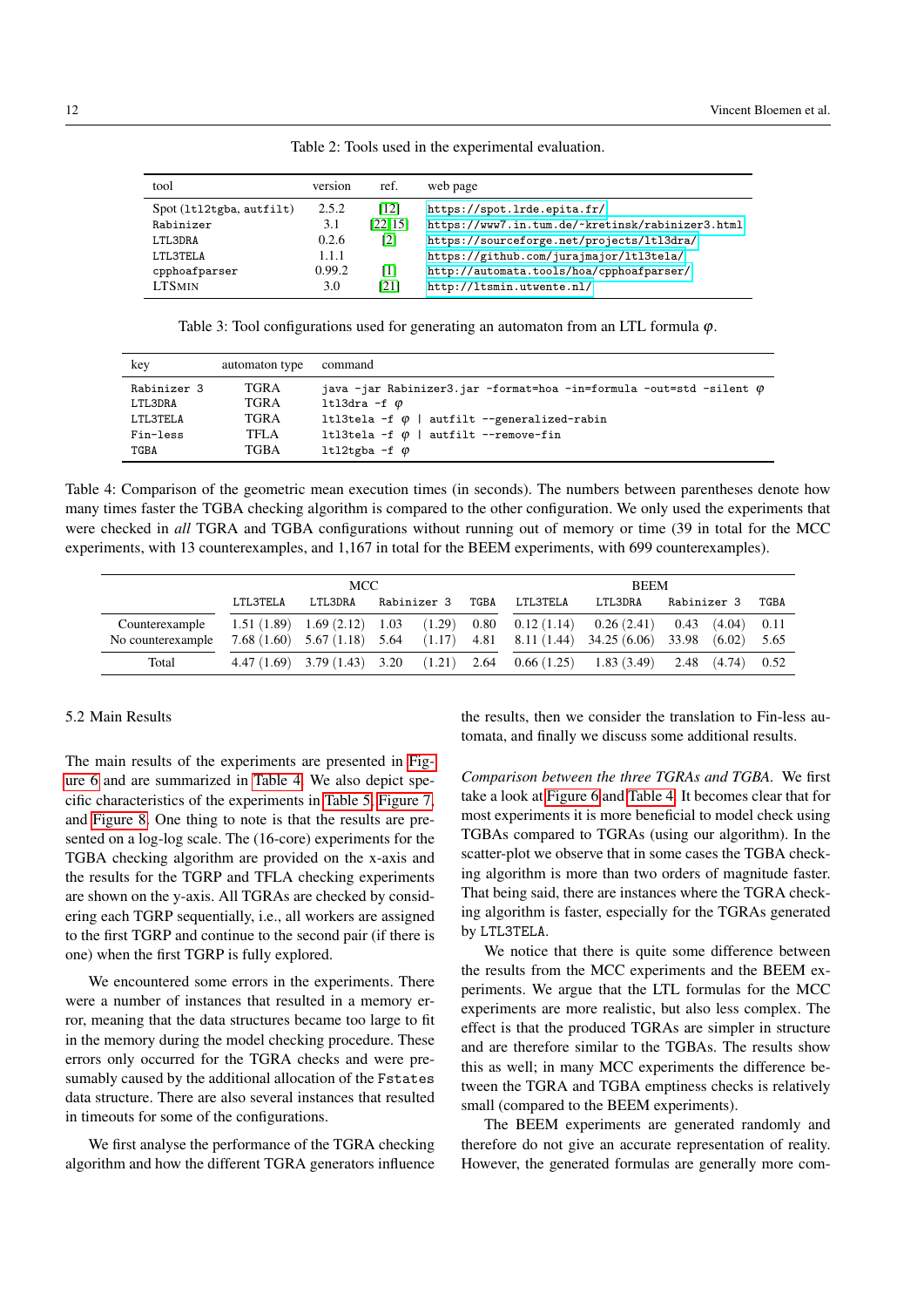<span id="page-12-0"></span>

Fig. 6: Time (in seconds) comparisons of the TGBA (x-axis) and the TGRA and TFLA emptiness checks (y-axis), for various LTL to TGRA and TFLA translations. Each point represents the time to perform an emptiness check using 16 cores. The TGRA and TFLA algorithms performed faster for instances below the x=y line.

plex and cause the TGRAs and TGBAs to differ a lot more than they do in the MCC experiments. We can see that these more complex TGRAs (and TGBAs) cause the TGRA checking algorithm to perform significantly worse, when compared with the MCC experiments. This implies that our algorithm for checking TGRAs performs relatively poorly for complex LTL formulas.

We can also observe that there are significant differences between the TGRAs generated by the three TGRA generators. The (non-deterministic) TGRAs from the LTL3TELA generator leads to the most favourable results. Both deterministic TGRA generators (especially Rabinizer 3) generate automata for which the model checking algorithm performs significantly worse. Hence we argue that in our setting we do not benefit much from deterministic TGRAs compared to non-deterministic ones.

*Analysing the TGRAs.* We analyse how the different TGRA generators influence the automaton sizes in [Table 5.](#page-12-1) For <span id="page-12-1"></span>Table 5: Geometric mean sizes of the automata and products. |*Aut*| denotes the number of states in the LTL automaton, |*Pairs*| the number of TGRPs in the TGRA, and |*States*| and |*Trans*| provide the sizes of the product automaton. We only used data from experiments without a counterexample and that were checked in *all* TGRA and TGBA configurations without running out of memory or time (26 in total for MCC and 468 in total for BEEM).

|             |             | Aut  | Pairs | <i>States</i>        | Trans                |
|-------------|-------------|------|-------|----------------------|----------------------|
| MCC         | LTL3TELA    | 1.00 | 1.53  | $0.71 \cdot 10^6$    | $4.26 \cdot 10^6$    |
|             | LTL3DRA     | 1.00 | 1.00  | $0.47 \cdot 10^6$    | $2.78 \cdot 10^{6}$  |
|             | Rabinizer 3 | 1.38 | 1.00  | $0.47 \cdot 10^6$    | $2.78 \cdot 10^6$    |
|             | TGBA        | 1.31 | 1.00  | $0.51 \cdot 10^{6}$  | $3.11 \cdot 10^{6}$  |
| <b>BEEM</b> | LTL3TELA    | 2.85 | 1.07  | $4.02 \cdot 10^{6}$  | $13.86 \cdot 10^6$   |
|             | LTL3DRA     | 4.00 | 1.27  | $10.61 \cdot 10^{6}$ | $42.17 \cdot 10^6$   |
|             | Rabinizer 3 | 3.56 | 1.24  | $10.29 \cdot 10^6$   | $40.86 \cdot 10^{6}$ |
|             | TGBA        | 3.23 | 1.00  | $3.80 \cdot 10^{6}$  | $13.74 \cdot 10^{6}$ |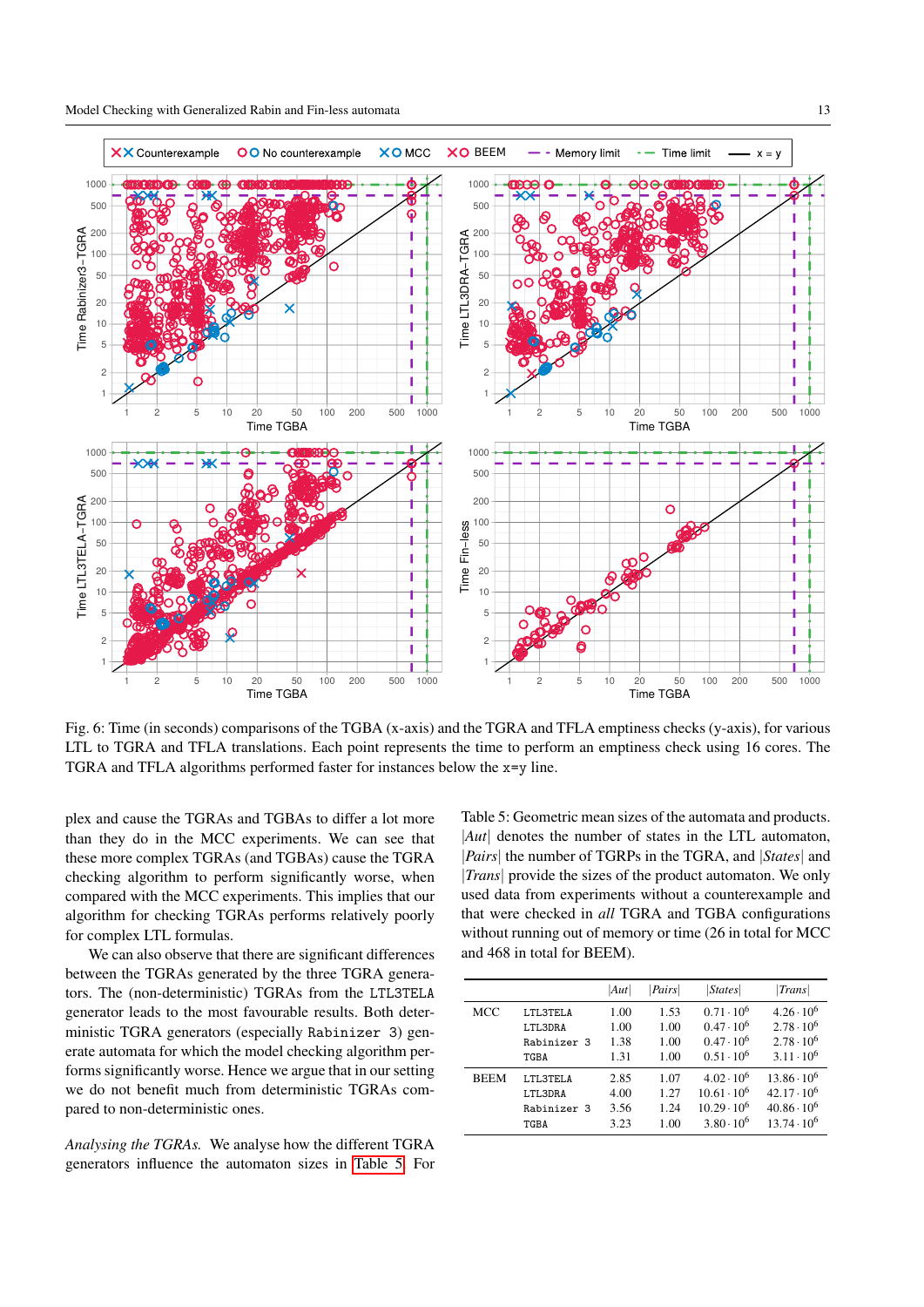<span id="page-13-0"></span>

Fig. 7: Distribution of automaton sizes for TGBAs, TGRAs and TFLAs. The *x*-axis shows the number of pairs (or Inf sets for TFLAs) in the automaton and the *y*-axis shows the size of the automaton. The size of the circle denotes how many automata belong to the same class, i.e., an automaton having *x* Rabin pairs and *y* states.

<span id="page-13-1"></span>Table 6: Comparison of the geometric mean execution times (in seconds) in the same format as [Table 4.](#page-11-2) We only used data from experiments that were checked in the TFLA, LTL3TELA-TGRA, and TGBA configurations without running out of memory or time (195 BEEM experiments in total, with 89 counterexamples).

|                                     | LTL3TELA                  | Fin-less                 | <b>TGBA</b>  |
|-------------------------------------|---------------------------|--------------------------|--------------|
| Counterexample<br>No counterexample | 0.20(1.55)<br>15.02(3.70) | 0.13(0.96)<br>4.52(1.11) | 0.13<br>4.06 |
| Total                               |                           | $2.11(2.49)$ 0.88 (1.04) | 0.85         |

<span id="page-13-2"></span>Table 7: Geometric mean sizes of the automata and products in the same format as [Table 5.](#page-12-1) Here, |*Pairs*| denotes the number of Inf sets in the TFLA. We only used data from experiments without a counterexample and that were checked in the TFLA, LTL3TELA-TGRA, and TGBA configurations without running out of memory or time (106 in total for BEEM).

|          | Aut  | Pairs | <i>States</i>     | Trans              |
|----------|------|-------|-------------------|--------------------|
| LTL3TELA | 3.31 | 2.21  | $5.22 \cdot 10^6$ | $11.30 \cdot 10^6$ |
| Fin-less | 5.79 | 2.17  | $2.74 \cdot 10^6$ | $9.06 \cdot 10^6$  |
| TGBA     | 3.76 | 1.00  | $2.37 \cdot 10^6$ | $7.43 \cdot 10^6$  |

the MCC experiments we observe that the automaton sizes for LTL3TELA and LTL3DRA are on average smaller than a TGBA. Moreover, the product automaton for both deterministic automata are smaller than that of a TGBA. The product size of the LTL3TELA TGRAs are larger than for the other automata, and in [Table 4](#page-11-2) we see that LTL3TELA performs the worst on the MCC experiments.

However, the automata for the BEEM experiments are quite different from the MCC ones. Here, both deterministic TGRA generators generate significantly larger automata and product automata (a factor of three larger) compared to both LTL3TELA and TGBA. Here it seems that LTL3TELA leads to more suitable automata for emptiness checking TGRAs. As can be observed in [Table 4,](#page-11-2) the product automaton size seems to correlate well with the TGRA emptiness check performance, as LTL3TELA is clearly the favourite of the three.

In [Figure 7](#page-13-0) we show how the number of Rabin pairs correlates with the size of the automaton. Note that this figure only shows the majority of the generated automata; there are automata with more than 30 states and more than 4 Rabin pairs. It is clear that most of the automata contain a single Rabin pair and have less than five states. Most of LTL3TELA TGRAs seem to have the same number of states as the TG-BAs, and LTL3TELA also produces small automata for multiple Rabin pairs. The TGRAs from both deterministic TGRA generators have similar characteristics. There are fewer automata with a single Rabin pair, and the automaton sizes are larger when there are multiple Rabin pairs. This makes sense as multiple Rabin pairs indicate that the LTL formula is more complex, which causes the deterministic TGRA generators to require more states to remain deterministic.

### *Influence of the number of Rabin pairs and* Fin *transitions.*

In [Figure 8](#page-14-0) we split up the results from [Figure 6](#page-12-0) and show how the performance is affected when the TGRAs contain more Rabin pairs. We can see that in general, the TGRA checking algorithm performs relatively worse for automata with multiple Rabin pairs compared to TGRAs with a single pair. We can also see that most of the timeouts occur for two or more Rabin pairs. This result is not surprising, as checking a TGRA with two pairs involves traversing the entire state-space of the product automaton twice, assuming there is no counterexample.

We found that for most product automata (with TGRAs), the number of Fin transitions is either a very small or very large proportion of the total number of transitions. In [Figure 8](#page-14-0) we coloured three classes: automata for which the number of Fin transitions is 0-10% of the total number of transitions (blue), automata for which this ratio is between 10% and 90% (black), and automata in which 90% or more transitions are Fin transitions (red).

It becomes clear that this aspect greatly influences the TGRA model checking performance. Its performance is actually comparable to TGBA for a small fraction of Fin transitions. Furthermore, there are almost no instances where the TGRA checking algorithm performs well for cases with many Fin transitions.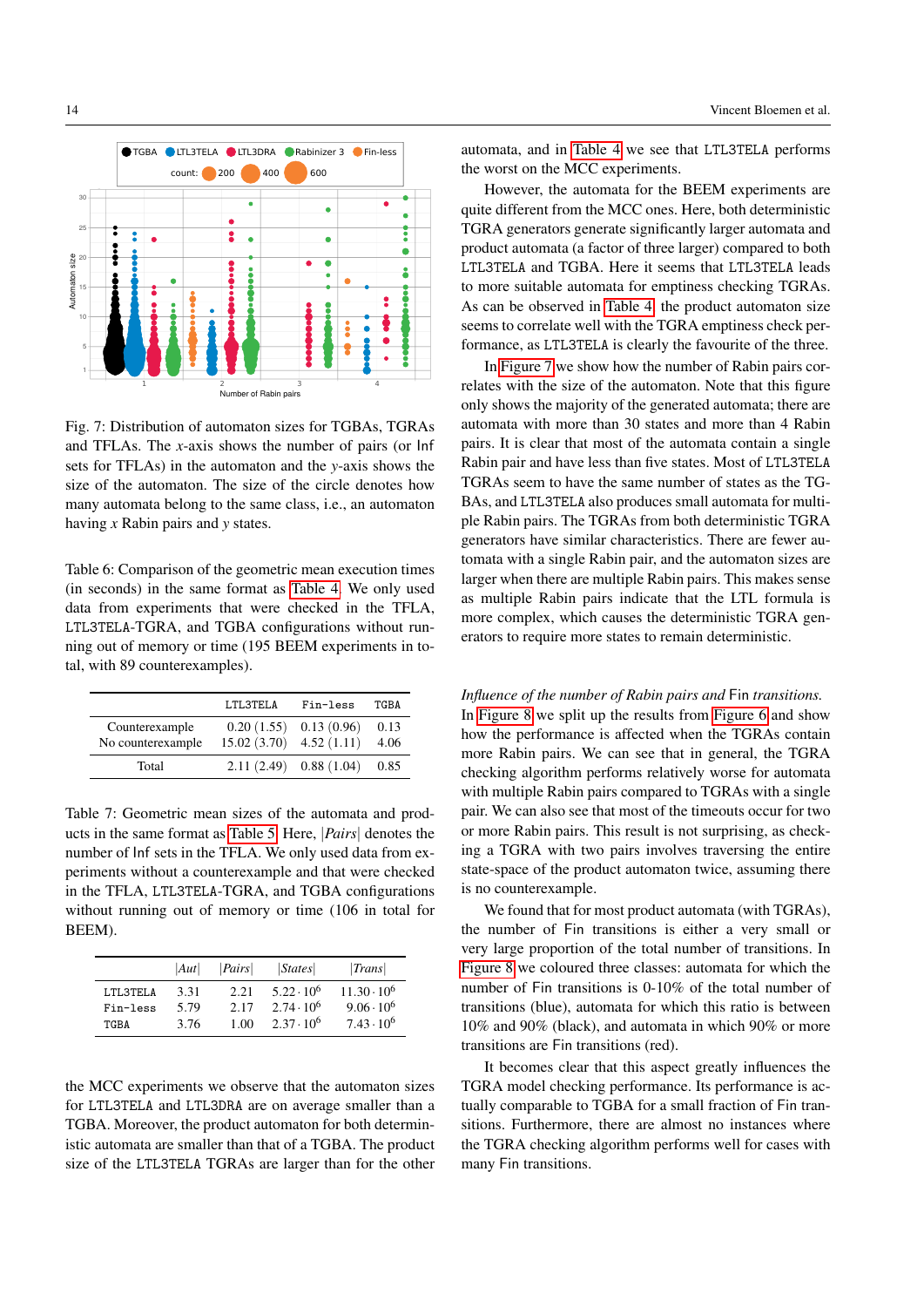<span id="page-14-0"></span>

Fig. 8: Time (in seconds) comparisons of the emptiness checks in the same format as [Figure 6,](#page-12-0) but here the plots in the left column only contain TGRAs that have a single Rabin pair. The middle column only shows results for TGRAs with exactly two Rabin pairs, and the right column shows results for the remaining automata, i.e., automata with more than two Rabin pairs.

### 5.3 Fin-less Results

We now discuss how the emptiness check for Fin-less automata compares with the check for TGBAs. As noted before, we only considered TFLAs with at least two Inf sets (and hence are obtained from TFLAs with at least two Rabin pairs). In [Figure 6](#page-12-0) we can see that the performance of the TFLA checking algorithm is comparable to that of the TGBA checking one. While there is only a small difference in the emptiness procedure, the TFLAs are quite different from TGBAs. In [Table 6](#page-13-1) we summarize the performance results and indeed see that there is only a small difference between the two emptiness checks.

It could be expected that a TFLA emptiness check performs worse than the corresponding TGBA one as there is a slightly greater overhead on verifying the acceptance condition. Also, as a result of their construction process, TFLAs

are non-deterministic and contain (linearly, in the number of TGRPs) more states than the original TGRAs. A reason for why a TFLA might be checked faster than a TGBA is that a counterexample may be detected earlier as there are multiple acceptance sets that can be checked simultaneously. Another reason is because the acceptance condition is more lenient than a TGBA. This allows a TFLA generator to construct more complex automata without significantly impacting the emptiness checking algorithm.

In [Table 7](#page-13-2) we see that a TFLA has significantly more states than the corresponding TGBA, which holds as well for its product automaton. The effect of the TFLA construction procedure is visible in [Figure 7.](#page-13-0) TFLAs are constructed from the TGRAs generated by LTL3TELA. One can observe that as a result of this construction, the number of states in the automata shifts up when comparing the TFLA with the corresponding TGRA. [Table 7](#page-13-2) also shows that TFLAs are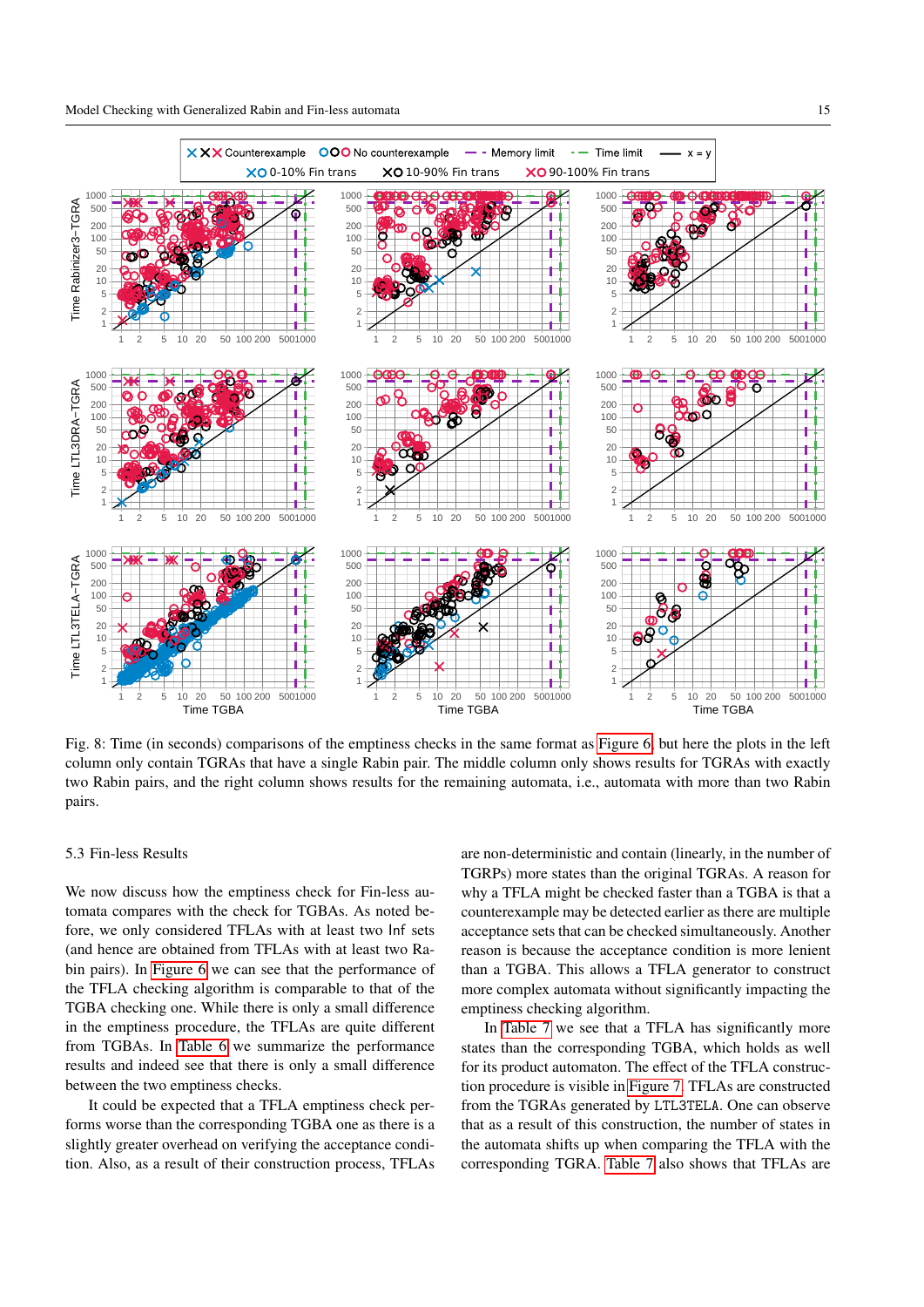significantly larger than TGRAs. However, even though the TFLAs are larger and contain more non-determinism than TGRAs, the product automaton is on average smaller.

[Figure 9](#page-15-2) shows how the performance of the TFLA checking algorithm compares with that for the TGRA version of the automata. The TFLA version is significantly faster in practically all instances. The difference is especially large in cases where the TGRA state space consists of many Fin transitions. We can argue that it is more advantageous to first construct a TFLA from a TGRA and check the TFLA, than to check the TGRA directly (using our algorithm).

<span id="page-15-2"></span>

Fig. 9: Time (in seconds) comparisons of the emptiness checks in the same format as [Figure 8,](#page-14-0) but here the x-axis represents the time required for LTL3TELA-TGRA and the y-axis shows the time needed for TFLA.

### 5.4 Additional Results

*Checking TGRPs in Parallel.* In preliminary experiments we experimented with checking TGRPs in parallel, as suggested in [Section 3.1.](#page-4-3) We performed experiments to compare the two. In the case for products without counterexamples, there was no observable difference. In case there were counterexamples, the results varied more, but there does not seem to be a clear winner. Because the 'parallel' version does allocate significantly more memory (the memory consumption was almost doubled), we prefer to check the TGRPs sequentially.

*Scalability.* Our existing TGBA checking algorithm [\[7,](#page-16-21)8] achieves good scalability when increasing the number of workers, at least up to 64 cores. Initial experiments for the TGRA checking algorithm showed similar improvements, but the performance improvement starts to drop when increasing beyond 16 cores. The bottleneck of the algorithm is most likely caused by inserting and selecting states from the Fstates list. Future work could investigate whether the Fstates list can be further improved, or point out whether the bottleneck is a structural problem in the algorithm.

#### <span id="page-15-1"></span>6 Conclusion

We introduced a multi-core, on-the-fly algorithm for explicit checking of emptiness on TGRAs. We showed that the algorithm is efficient in the sense that every state and transition only has to be visited once and reduces to an SCC decomposition in case there are no Fin sets in the TGRA.

Experiments show that, in general, a TGBA checking algorithm outperforms our new algorithm. This seems to be true in particular for cases where a large proportion of the product state-space is part of a Fin set for the TGRA. In general we conclude that using TGRAs is not advantageous over TGBAs for checking emptiness, when using our algorithms.

Our experiments do suggest that using TGRAs for emptiness checks is comparable to a TGBA emptiness check in some scenarios. We analysed various aspects of the TGRAs and how these affect the model checking performance. The TGRA checking algorithm seems most beneficial in instances where only a small fraction of the statespace is part of a Fin set.

We also introduced Fin-less automata, which can be constructed from TGRAs. We showed that the emptiness check for such a TFLA can be implemented in a TGBA emptiness implementation without a large performance impact. Experiments showed that emptiness checks for TFLAs and TG-BAs perform comparably. From our findings we conclude that it is more beneficial to construct a Fin-less automaton and check that for emptiness than to check the TGRA directly.

Future work includes further improving the TGRA checking algorithm (there are several variations possible), performing additional experiments, and comparing this technique (in different contexts) with related work. Future work is also needed to check whether our algorithm is useful in settings other than model checking (e.g., equivalence checking of automata), where synchronization that results in a large number of Fin transitions are perhaps less likely. Another direction for future work is to investigate a variation of the proposed algorithm to check fairness or Streett automata.

Acknowledgements This work is supported by the 3TU.BSR project.

## References

<span id="page-15-0"></span>1. T. Babiak, F. Blahoudek, A. Duret-Lutz, J. Klein, J. Křetínský, D. Müller, D. Parker, and J. Strejček. The Hanoi Omega-Automata